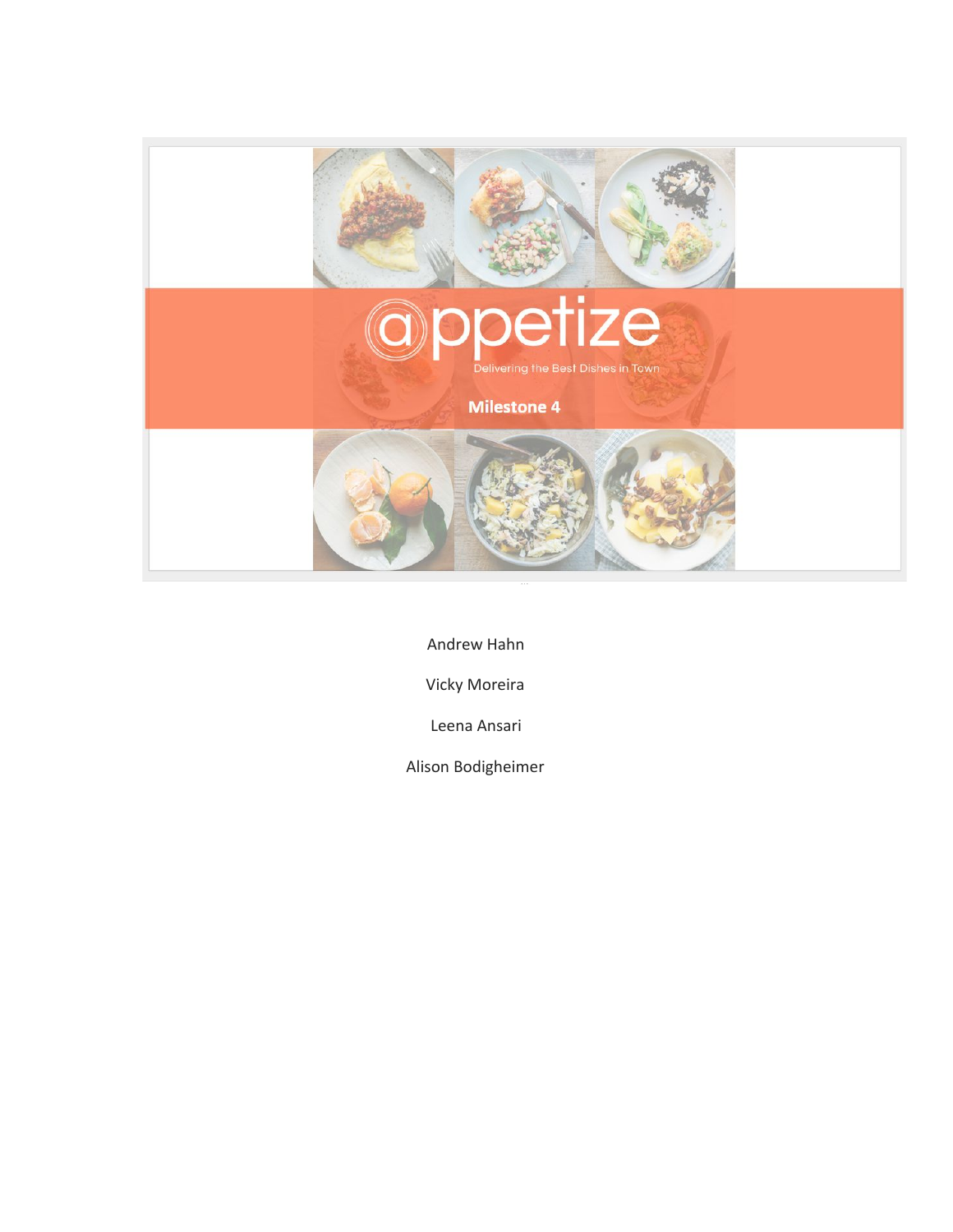### **Usability Test Plan**

### **Overview**

The goal of this round of prototype testing is primarily two-fold. First, because we think Appetize offers a new kind of service and a solution to the problem that exists in current food delivery services, we want to learn how valuable the new service would be to the customers. Second, we'd like to discover and fix any usability issues in the process of ordering food for delivery as someone new to Appetize.

Each team member will conduct three testing sessions with participants recruited from the target audience ‐ ranging from someone who's in college to young professionals. Thanks to the wide range of the target audience, approximately from 18 to 35 years of age, finding participants shouldn't be any problem. Friends and family are good candidates, but we would like to recruit participants from all across our network to avoid biased opinions.

Each team member will conduct separate testing sessions and therefore must play the roles of both facilitator and observer. We may choose to use recording devices at our own discretion with the participants consent but is not required. We will use the modified script from Steve Krug (http://www.sensible.com/downloads-rsme.html) and take notes of observation to discuss our findings.

### **Script**

My name is and I will be the facilitator and observer for a usability evaluation that I would like to perform with you today. The evaluation is solely to see how easily someone can use the platform of a new application called Appetize to perform various tasks. This application is designed to allow you to easily choose a dish or restaurant based on your visual appetite. Additionally, it allows its users to discover delightful dishes and a quick delivery service of popular dishes from a selection of hand‐picked restaurants.

The purpose of the evaluation is to find ways to improve the application's current version so it can best meet the user's needs in an efficient and effective way. So, the first thing I want to make clear right away is that we're testing the site, not you. You can't do anything wrong here. In fact, this is probably the one place today where you don't have to worry about making mistakes.

As you use the site, I'm going to ask you as much as possible to try to think out loud: to say what you're looking at, what you're trying to do, and what you're thinking. This will be a big help to us. If you forget, I will remind you. I'll have a few follow‐up questions as well after each task and after the whole usability evaluation.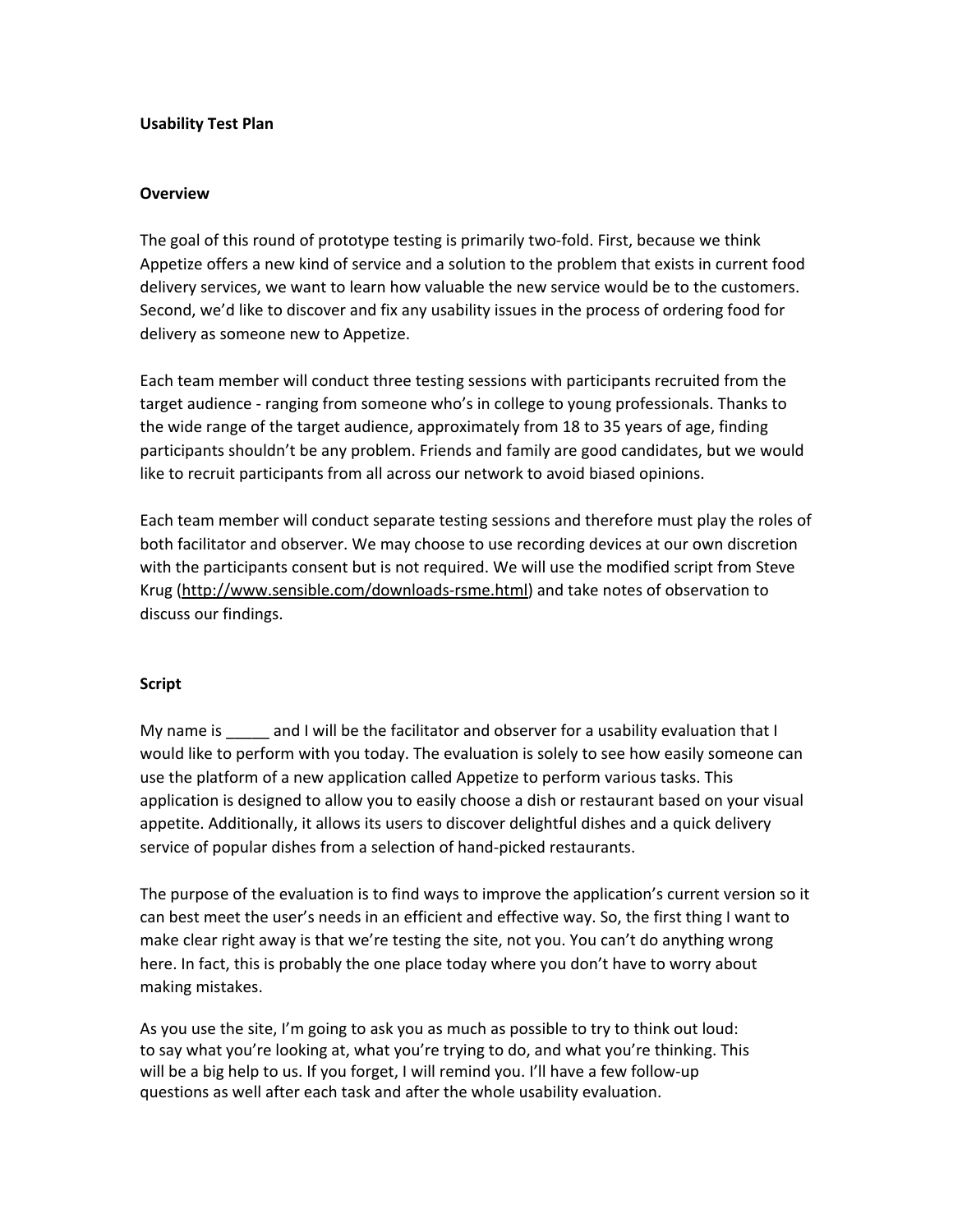Also, please don't worry that you're going to hurt our feelings. We're doing this to improve the site, so we need to hear your honest reactions.

I will be right by your side giving you specific task/s to perform and I will observe you as you attempt to carry them out. You can stop the evaluation at any time. The evaluation should take about 30‐ 45 minutes and the debriefing at the end another 10‐15 minutes. The data we collect will be used for our team project in HCI 430. Only my team members and the instructor will see the data we gather. Do you have any questions or concerns before we begin?

*[if yes]* answer questions and proceed.

*[if no]* Great, thanks. Now I'm going to ask you to try doing some specific tasks. I'm going to read each one out loud and give you a printed copy.

### **Tasks**

Imagine you are looking to try something new to eat in your city. You're not really sure what you want, so you open up Appetize to look for food visually. In order to get started, you want to let the app know your location.

You live in Lincoln Park, zip code 60614 and you feel like eating seafood and would be happy to find seafood chowder. Once you find what you're looking for, you'd like to learn more details about the dish and see reviews. You'll know you've completed the task once you see the dish details page.

For your next task, you would like to order the dish for delivery and complete the steps necessary to checkout with this credit card. You'll know your task has been completed when you see a success page. (Your credit card information is: 3786‐2321‐0578‐9840 CCV: 648 exp: 05/2019)

Now that you've eaten your meal, you decide to rate and leave a review for it. You'll know your task has been completed when you submit the review and return to the current page.

## **Post tasks follow questions**

- 1. What was the most confusing part of the task? Were there any parts where you felt lost?
- 2. Did you see any labels that didn't make sense to you?
- 3. Did you feel that any actions were unnecessary to accomplish the task?
- 4. Were there any parts of the task that you enjoyed in particular?
- 5. Were there any steps that you found to be taxing or annoying?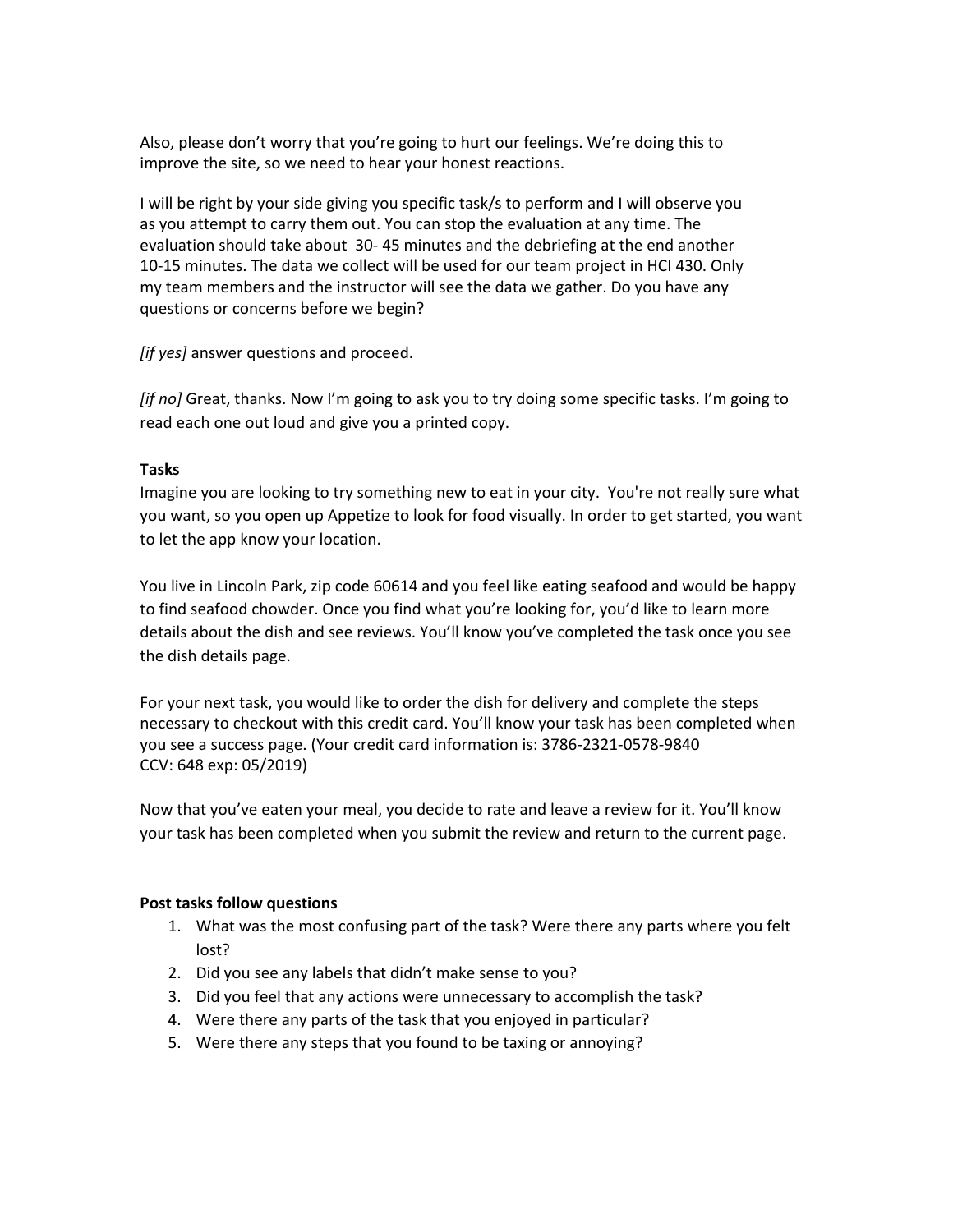#### **Post‐test follow up questions**

- 1. What did you think of the App?
- 2. What feature did you like best in Appetize?
- 3. What did you like least about it?
- 4. If there is anything you would add or remove from the app, what would it be?
- 5. Would you use Appetize?
- 6. Would you recommend Appetize to others?

#### **Closing statement**

Thank you for you time and participation. Do you have any questions or additional comments that you would like to share with me?

*[If yes]* Answer questions and then proceed.

*[If no]* Great, well thank you again. Your feedback and recommendations are highly valued by our team.

**Link to prototype used for testing**

**<http://ibn6vu.axshare.com/#c=2>**

#### **Test Findings**

### **Participant #1**

**Test subject: Matthew** 

**Age:**26 **Gender:**Male **Occupation:**Attorney

**Moderator:**Vicky Moreira

**Tested device**: Desktop

**Tasks:**Use Appetize to order the best Clam Chowder in town for delivery. User is required to browse, add order to cart, create account, input payment and address information, and review the restaurant and/or dish after delivery.

#### **Characteristics:**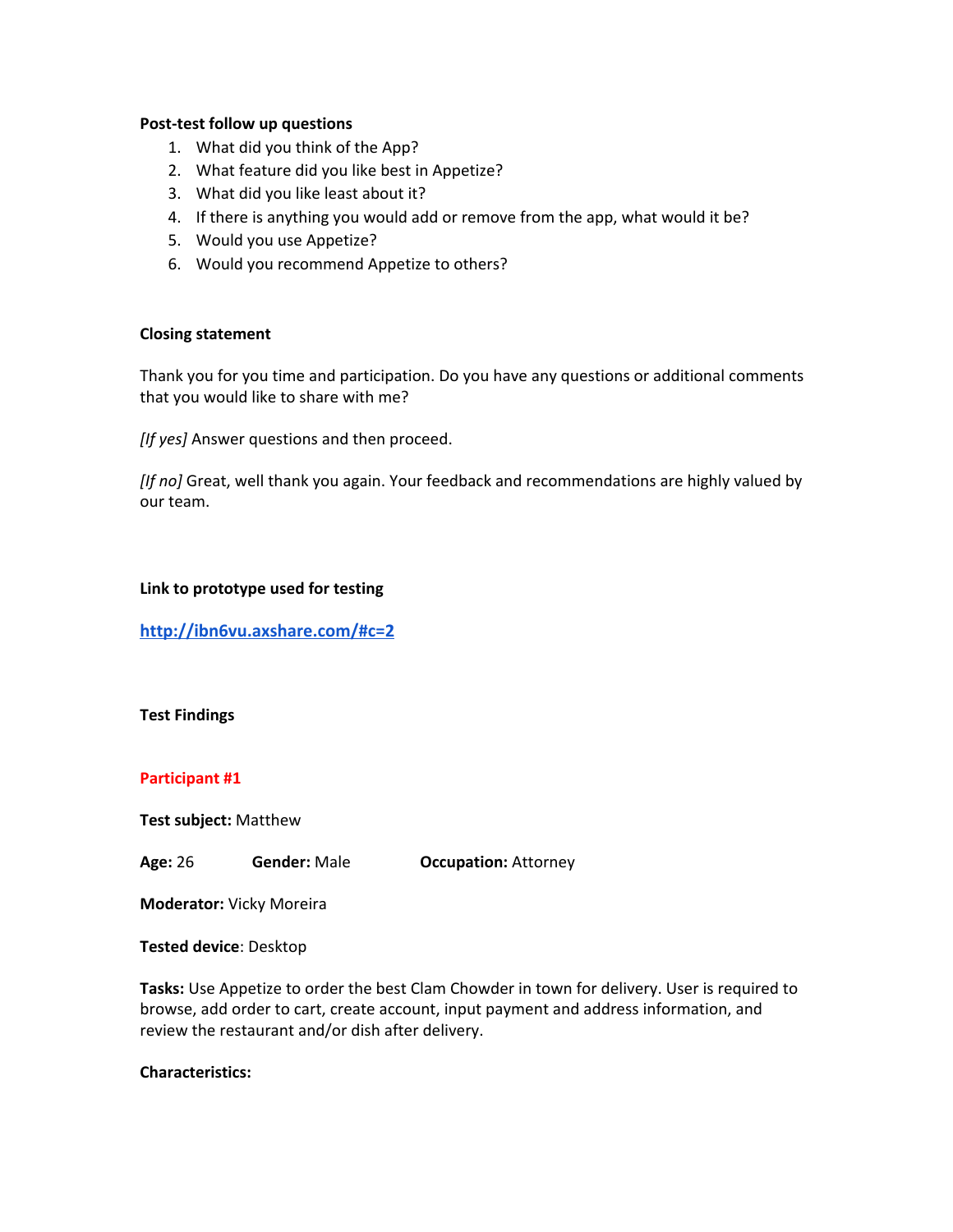- He is new in town so he wants to learn about the good restaurants in town and try all the diverse food that Chicago has to offer.
- Eats out or orders delivery at least 5 meals per week.
- Enjoys different cuisines, in particular Chinese, Indian, Ecuadorian, and American.
- Open to new cuisines and expanding his food pallet.

### **Findings:**

### **Additional comments:**

- Recommendations:
	- o After hitting the submit review button, the page should scroll up to do so
	- o The option to review multiple pictures of each dish and of the outside of the restaurant in case he decides to pick‐up so he knows what to look for
	- o He would like to be able to read all the reviews not just two reviews.
	- o He would like to have a profile pic for my review.
	- o Automatic storing of the payment information should be an option.
- He looked around the page to see if there are any other chowder options on the page.
- Create account page- the unit textbox, which is an optional field does not let the user proceed if it's not filled in.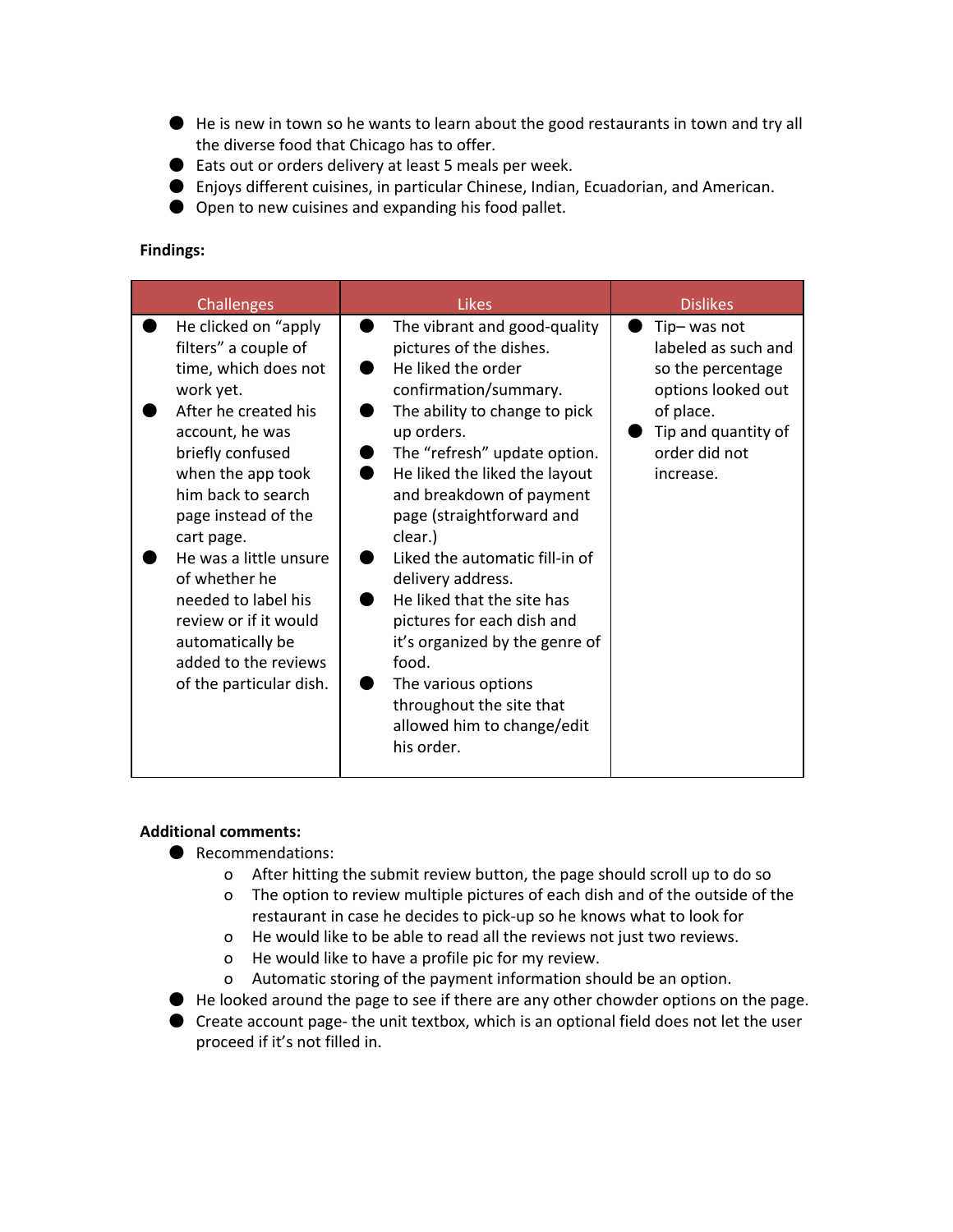### **Participant #2**

**Test subject:**Alexander

**Age:**30 **Gender:**Male

**Occupation:**Coordinator of Data Management and External Relations

**Moderator: Vicky Moreira** 

#### **Tested device**: Desktop

**Tasks:**Use Appetize to order the best Clam Chowder in town for delivery. User is required to browse, add order to cart, create account, input payment and address information, and review the restaurant and/or dish after delivery.

#### **Characteristics:**

- He is careful with the type of food he orders as he is allergic to various foods such as nuts and garlic.
- He eats out 3 meals per week at the minimum.
- He orders delivery at least twice per week.
- He has his favorite spots in town, but would like to try new restaurants.
- $\bullet$  He cannot eat anything that he does not like so he is often hesitant to order new dishes at restaurants and have food and money go to waste.

| Challenges                                                                                                                                                                                                                                                                                                                                                                                                     | <b>Likes</b>                                                                                                                                                                                                                                                                                                                                                                                              | <b>Dislikes</b>                                                                                                                                                                                                                                                                                                                                                                                                       |
|----------------------------------------------------------------------------------------------------------------------------------------------------------------------------------------------------------------------------------------------------------------------------------------------------------------------------------------------------------------------------------------------------------------|-----------------------------------------------------------------------------------------------------------------------------------------------------------------------------------------------------------------------------------------------------------------------------------------------------------------------------------------------------------------------------------------------------------|-----------------------------------------------------------------------------------------------------------------------------------------------------------------------------------------------------------------------------------------------------------------------------------------------------------------------------------------------------------------------------------------------------------------------|
| He expected to see<br>the cart page instead<br>of the browsing page<br>after creating an<br>account.<br>He didn't know where<br>the review option<br>was on the page as it<br>was all the way at the<br>bottom of the page.<br>He expected it to be<br>under the "History<br>Order" tab.<br>Normally, he would<br>just close out the<br>page after placing<br>order and not skim<br>through that last<br>page. | The site's color scheme<br>and the big and<br>colorful pictures. They<br>are all very appetizing.<br>Payment section is<br>straightforward and<br>intuitive<br>It is a nice and easy to<br>use website.<br>He likes the idea of<br>having pictures to<br>choose from rather<br>than just from the<br>name of the restaurant<br>and menu items.<br>The big buttons that<br>hints were exactly to<br>click. | He doesn't think that<br>the refresh button is<br>necessary. Usually,<br>those type of features<br>update automatically.<br>He would have liked if<br>he didn't have to hit<br>tab to proceed to the<br>next text field when<br>entering the credit<br>card number.<br>He doesn't think that<br>a text filed for a<br>subject line is<br>necessary when<br>submitting a review<br>since it should<br>automatically be |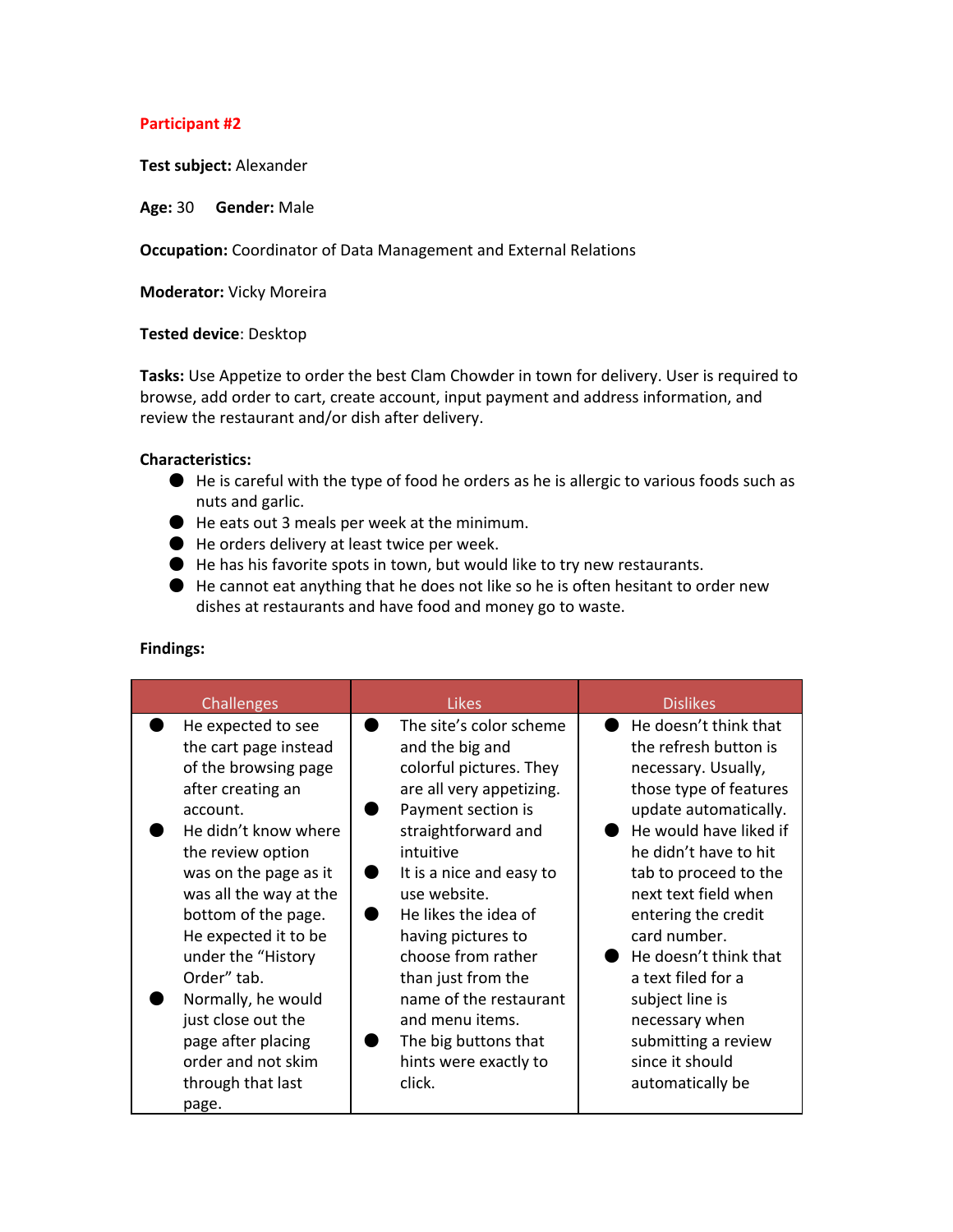| That the site offers both  | linked to the dish he |
|----------------------------|-----------------------|
| pick-up and delivery       | ordered.              |
| option with an estimated   | ● That the filters do |
| time of readiness/arrival. | not work yet.         |
| That it has filters        |                       |

**Additional comments:**(Outline the points in the test where they struggled)

- Aside from the previous suggestions, he thinks that the app is very streamline and straightforward.
- He already uses Yelp and Grubhub so he would definitely be open to using this site as well.

### **Participant #3**

**Test subject:**Thelma

**Age:**34 **Gender:**Female **Occupation:**Business Administrator

**Moderator: Vicky Moreira** 

**Tested device**: Desktop

**Tasks:**Use Appetize to order the best Clam Chowder in town for delivery. User is required to browse, add order to cart, create account, input payment and address information, and review the restaurant and/or dish after delivery.

### **Characteristics:**

- Orders delivery 3 times per week.
- Eats out 2 meals per week.
- She finds huge pleasure to try new restaurants and taste new dishes.
- She travels nationally and internationally often and one of her main motives is trying out new cuisines.
- Prefers more ordering online than calling up the restaurants.

| <b>Challenges</b>                                                                                                                                                                    | <b>Likes</b>                                                                                                                                                                                  | <b>Dislikes</b>                                                                                                                                                                   |
|--------------------------------------------------------------------------------------------------------------------------------------------------------------------------------------|-----------------------------------------------------------------------------------------------------------------------------------------------------------------------------------------------|-----------------------------------------------------------------------------------------------------------------------------------------------------------------------------------|
| She didn't know that<br>the percentages<br>under the checkout<br>page were since it<br>doesn't have a label.<br>Didn't locate the<br>review button at first.<br>She didn't know that | • The visuals-they are<br>pleasing to the eye.<br>Site is pretty simple and<br>easy to use.<br>That the entered<br>address is automatically<br>saved.<br>That both regular<br>people and food | • The tip options do not<br>have a label.<br>It does not contain a<br>cancel button to<br>cancel order.<br>• The refresh button is<br>not noticeable. It<br>could be taken out to |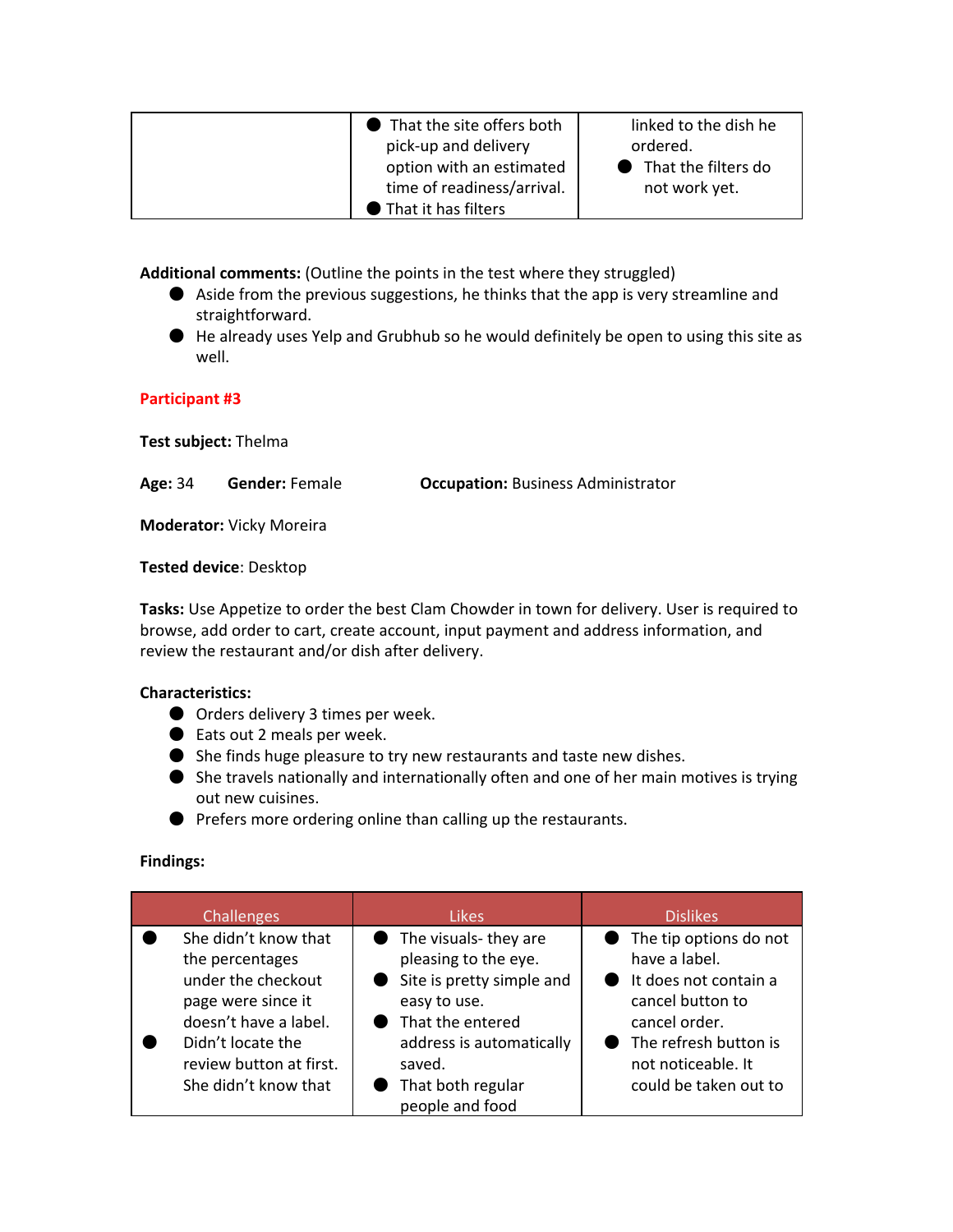| she had to scroll<br>down.<br>She didn't notice the<br>status or the refresh | experts write reviews of<br>dishes/restaurants on<br>the site. | show automatic<br>updates.<br>$\bullet$ The layout of the<br>review page could be |
|------------------------------------------------------------------------------|----------------------------------------------------------------|-----------------------------------------------------------------------------------|
| button.                                                                      |                                                                | improved.                                                                         |

**Additional comments:**(Outline the points in the test where they struggled)

- She would make the storing of the credit card an option (maybe through a check off box).
- She would add a label for the tip section and add "other" to the option list.
- She would add a label saying "check out your update below" along with an option to receive updates on the user's phone.
- She would add a different color for the background of the content on the review page and gray out more the rest of the page.

## **Participant # 4**

### **Test subject:**Phil

**Age:**35 **Gender:**Male **Occupation:**Hospitality

**Moderator:**Alison Bodigheimer

### **Tested device**: iPad

**Tasks:**Use Appetize to order the best Clam Chowder in town for delivery. User is required to browse, add order to cart, create account, input payment and address information, and review the restaurant and/or dish after delivery.

## **Characteristics:**

- Works late shifts
- Gets food delivered at least once a week

| <b>Challenges</b>                                                                                                                                                                                                                             | <b>Likes</b>                                                                                                                                                                         | <b>Dislikes</b>                                                                                                                                                      |
|-----------------------------------------------------------------------------------------------------------------------------------------------------------------------------------------------------------------------------------------------|--------------------------------------------------------------------------------------------------------------------------------------------------------------------------------------|----------------------------------------------------------------------------------------------------------------------------------------------------------------------|
| Keyboard on Tablet was<br>really difficult to come up to<br>enter texts<br>Did not notice Account<br>Successfully created<br>After registration page, went<br>$\bullet$<br>back to browse page, not to cart<br>- didn't understand why had to | Went right to enter<br>$\bullet$<br>zip code and hit browse<br>Liked nice images<br>Knew to find<br>$\bullet$<br>reviews because of the<br>stars on description,<br>but only because | Did not work well on iPad<br>$\bullet$<br>Wanted to know if sign<br>$\bullet$<br>up for account was necessary<br>Add to cart button on<br>detail page was too hidden |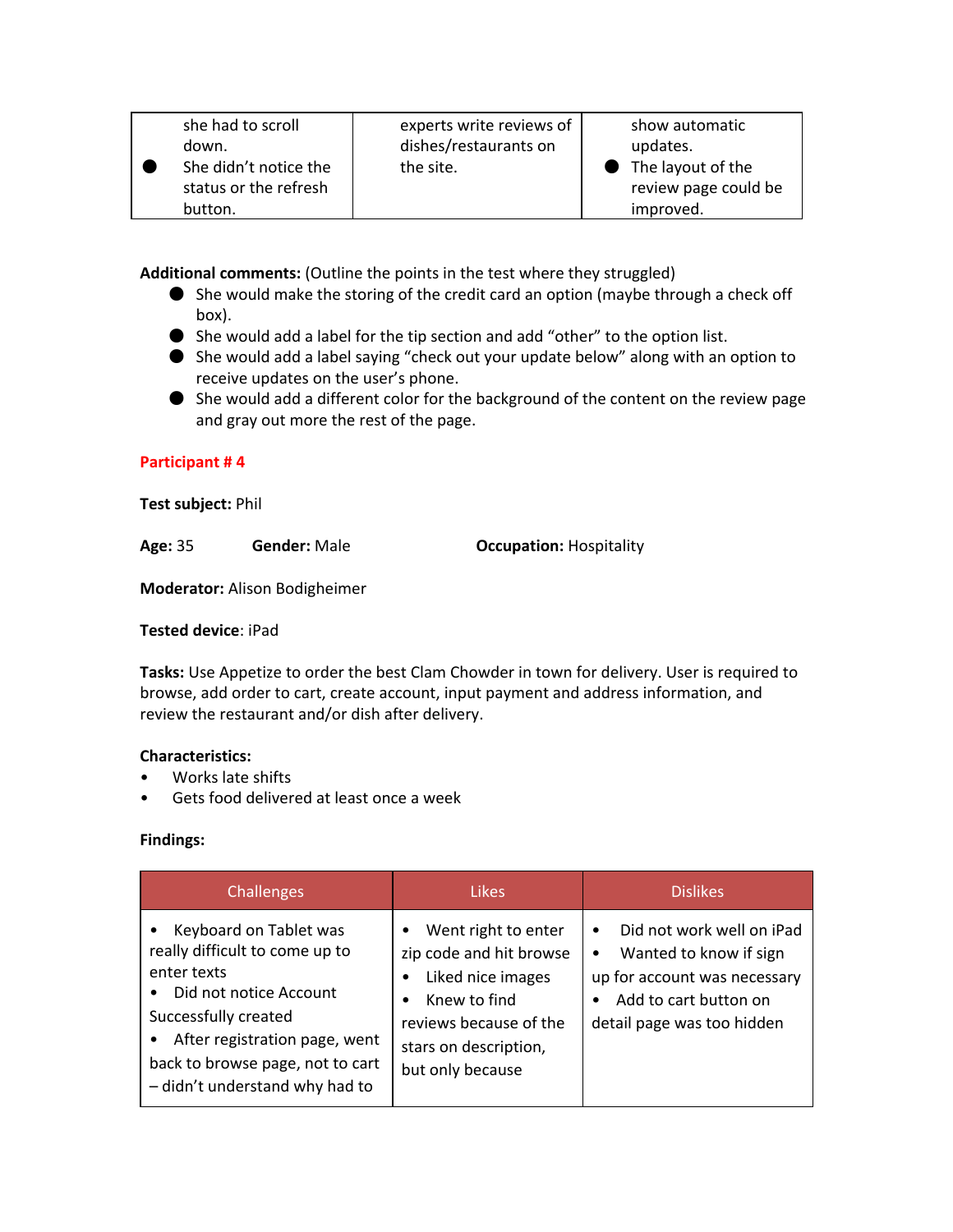| add again                             |  |
|---------------------------------------|--|
| Delivery page hit Submit<br>$\bullet$ |  |
| button changed from Black to          |  |
| Orange but then no action             |  |
| • Could not finish test due to        |  |
| lack of functionality and time        |  |
| constraint.                           |  |
|                                       |  |

## **Additional comments:**

∙ Biggest issue was lack of functionality on iPad (keyboard not pulling up easily, no follow through from Delivery address to Payment page)

- ∙ Need some indicator that there are more details available
- ∙ Could not finish task

## **Post‐task follow up questions**

## **1. What was the most confusing part of the task? Were there any parts where you felt lost?**

1) Nope

2) Create account did not go to cart page, went in a circle when clicked on detail section twice

- 3) Was not able to complete
- **2. Did you see any labels that didn't make sense to you?**
	- 1) No
	- 2) Asked if he should hit submit, my presence may have made awkward
	- 3) Couldn't finish task
- **3. Did you feel that any actions were unnecessary to accomplish the task?**
	- 1) No
	- 2) Adding to cart twice
	- 3) Couldn't finish task
- **4. Were there any parts of the task that you enjoyed in particular?**
	- 1) Nice images
	- 2) Liked the delivery or pick up option
	- 3) Couldn't finish task
- **5. Were there any steps that you found to be taxing or annoying?**
	- 1) No
	- 2) Same as above, circling around add to cart page
	- 3) Couldn't finish task

## **Post‐test follow up questions**

## **1. What did you think of the App?**

Thinks it's a good idea, especially when it's cold

**2. What feature did you like best in Appetize?**

Images

**3. What did you like least about it?**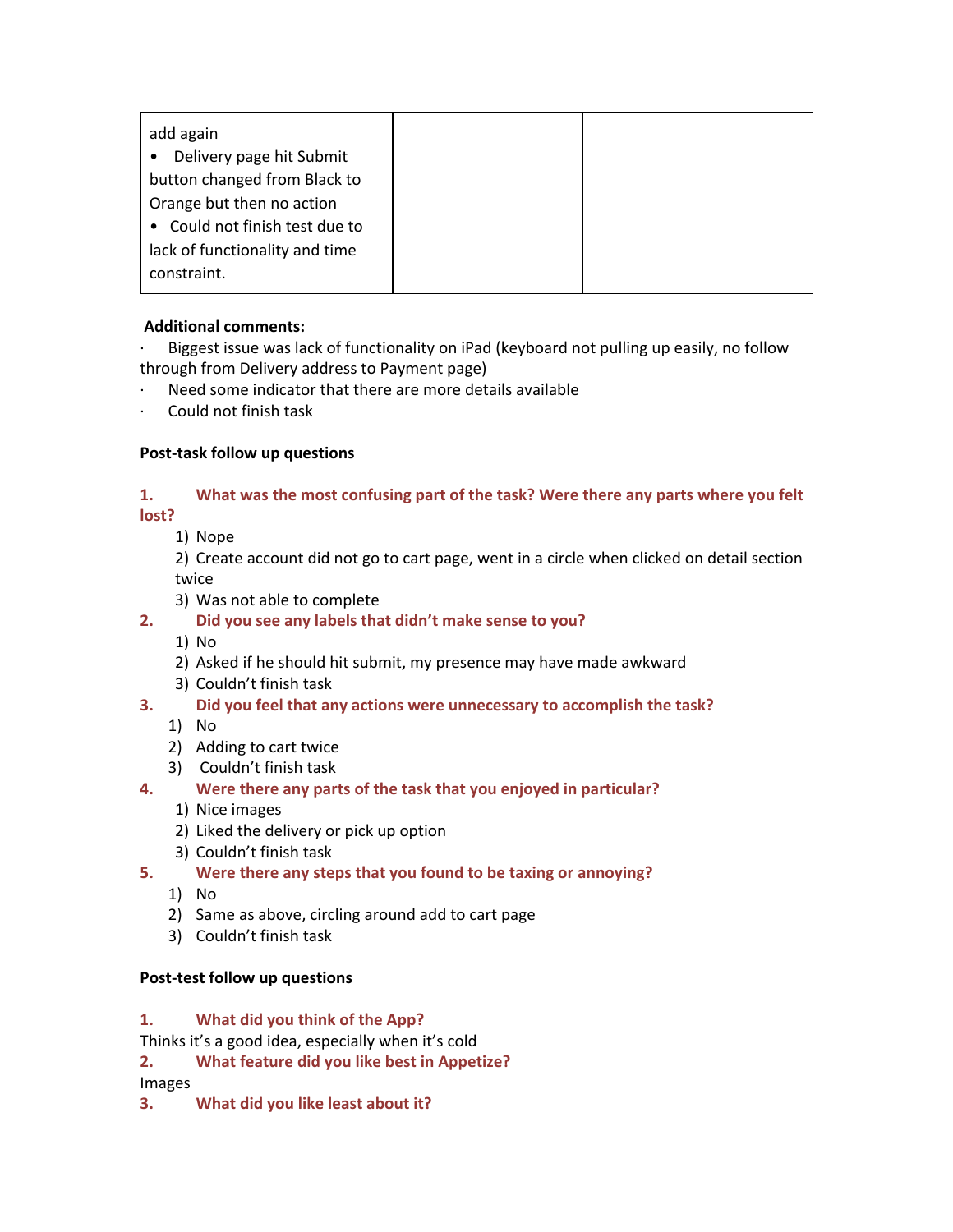Frustrated with pulling up keyboard, made whole experience uncomfortable

**4. If there is anything you would add or remove from the app, what would it be?** Wants to know what restaurants would be featured

**5. Would you use Appetize?**

If it worked better

**6. Would you recommend Appetize to others?** I think so

### **Participant # 5**

**Test subject:**Erika

**Age:**37 **Gender:**Female **Occupation:** Director of Entertainment Apps (& busy mother of two)

**Moderator:**Alison Bodigheimer

**Tested device**: iPad Air

**Tasks:**Use Appetize to order the best Clam Chowder in town for delivery. User is required to browse, add order to cart, create account, input payment and address information, and review the restaurant and/or dish after delivery.

### **Characteristics:**

- Mother of two
- Likes to eat healthy most of the time
- Needs a place that delivers to her area (Grubhub only has 1)

### **Findings:**

| <b>Challenges</b>                                                                                                                                                                     | Likes                                                                                                                                                                            | <b>Dislikes</b>                                                                                                           |
|---------------------------------------------------------------------------------------------------------------------------------------------------------------------------------------|----------------------------------------------------------------------------------------------------------------------------------------------------------------------------------|---------------------------------------------------------------------------------------------------------------------------|
| Had trouble with the<br>keyboard coming up<br>Created account and<br>was sent back to browse<br>page, had to add to cart<br>again<br>Wanted to see all<br>reviews, not just two shown | Great images for the<br>food.<br>Good descriptions on<br>food<br>Liked the status bar on<br>the Order Summary page<br>Liked the Appetize logo<br>Was easy to follow<br>$\bullet$ | Not a great experience<br>on the iPad<br>Not crazy about having<br>٠<br>to create account, would<br>prefer guest checkout |

**Additional comments:**(Outline the points in the test where they struggled)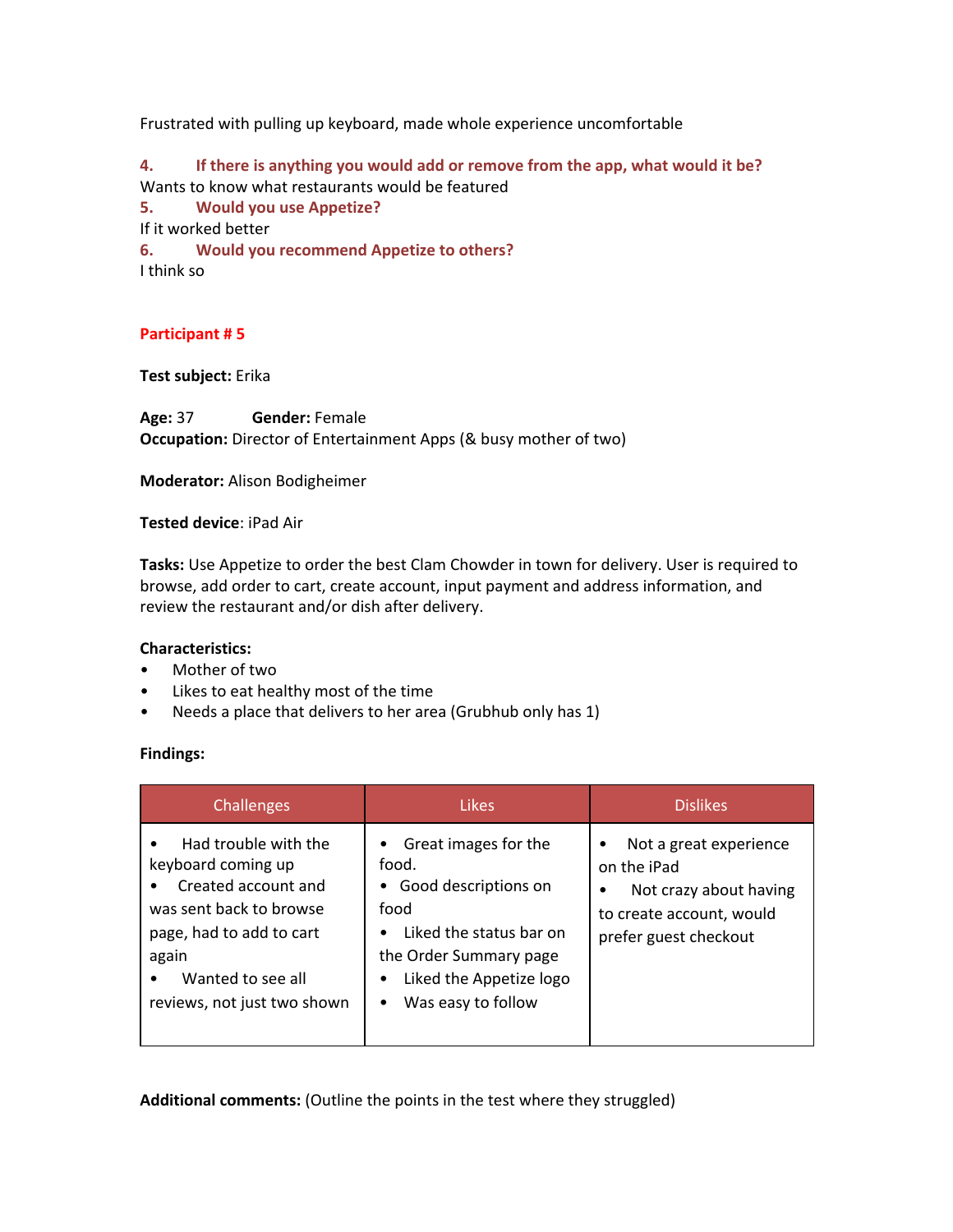∙ Would like to see map included when deciding between Pick up and Delivery

## **Post‐task follow up questions**

### **1. What was the most confusing part of the task? Were there any parts where you felt lost?**

1) No

- 2) The circling back to the browse page after adding to the cart
- 3) Had some difficulty getting past the delivery address page
- **2. Did you see any labels that didn't make sense to you?**
	- 1) No
	- 2) Would have preferred the buttons to be red/orange before turning black
	- 3) Same as task 2
- **3. Did you feel that any actions were unnecessary to accomplish the task?**
	- 1) No
	- 2) Would prefer to create an account at the end than in the middle, or checkout as guest 3) No
- **4. Were there any parts of the task that you enjoyed in particular?**
	- 1) The images were good, would like to see more for each dish
	- 2) Payment section is straightforward and intuitive
	- 3) No
- **5. Were there any steps that you found to be taxing or annoying?**
	- 1) No
	- 2) Really found the difficulty pulling up the keyboard the biggest issue
	- 3) No

## **Post‐test follow up questions**

**1. What did you think of the App?**

A good concept of ordering food visually.

- **2. What feature did you like best in Appetize?**
- The order status at the end, likes the idea of knowing when food will arrive.

## **3. What did you like least about it?**

Keyboard issue on tablet

## **4. If there is anything you would add or remove from the app, what would it be?**

App is easy enough to use with minimal steps to get to the end.

## **5. Would you use Appetize?**

If they delivered in my area, it would be nice. Currently Grubhub only has one restaurant that delivers here.

**6. Would you recommend Appetize to others?** Yes, I would.

**Participant # 6 Test subject:**DeAnna

**Age:**29 **Gender:**Female **Occupation:**HR Manager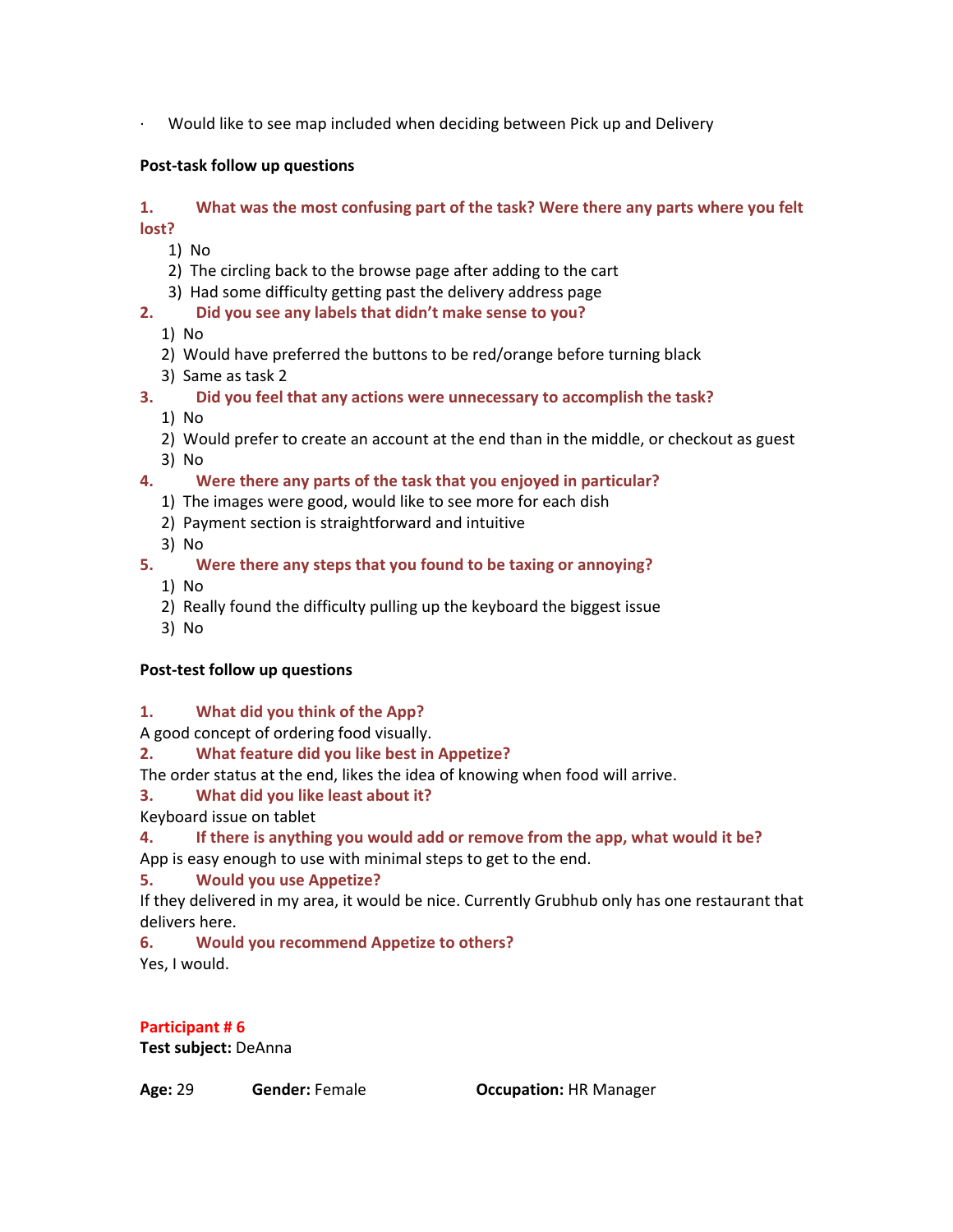### **Moderator:**Alison Bodigheimer

### **Tested device**: iPad

**Tasks:**Use Appetize to order the best Clam Chowder in town for delivery. User is required to browse, add order to cart, create account, input payment and address information, and review the restaurant and/or dish after delivery.

### **Characteristics:**

- ∙ Likes to eat out frequently
- ∙ Orders delivery a couple times a month
- ∙ Works long hours
- ∙ Likes to try new cuisines

### **Findings:**

| Challenges                                                                                                                                             | <b>Likes</b>                                                                                                                                                                          | <b>Dislikes</b>                                                                                                                                                                        |
|--------------------------------------------------------------------------------------------------------------------------------------------------------|---------------------------------------------------------------------------------------------------------------------------------------------------------------------------------------|----------------------------------------------------------------------------------------------------------------------------------------------------------------------------------------|
| The tablet version had<br>$\bullet$<br>some issues with pulling up<br>keyboard<br>Adding to cart in product<br>details brings back to<br>browsing page | Nice layout<br>٠<br>Really great pictures<br>٠<br>Thinks it's a nice concept<br>$\bullet$<br>- to order based on look of<br>food<br>Likes the payment page<br>Likes the order summary | Didn't think the top<br>$\bullet$<br>labels added to flow of app<br>Rollover state makes<br>٠<br>yellow square look dark,<br>would like to see another<br>way to indicate more details |

**Additional comments:**(Outline the points in the test where they struggled)

- Would like to see a perpetual shopping cart between devices (desktop to phone)
- Would like to filter options working
- Overall great app after kinks get worked out

### **Post‐task follow up questions**

## **1. What was the most confusing part of the task? Were there any parts where you felt lost?**

- 1) Nope
- 2) No
- 3) It was hard to get to the end after going around in a circle
- **2. Did you see any labels that didn't make sense to you?**
	- 1) No
	- 2) At the top it says "Hi ," (should be showing name)
	- 3) No
- **3. Did you feel that any actions were unnecessary to accomplish the task?**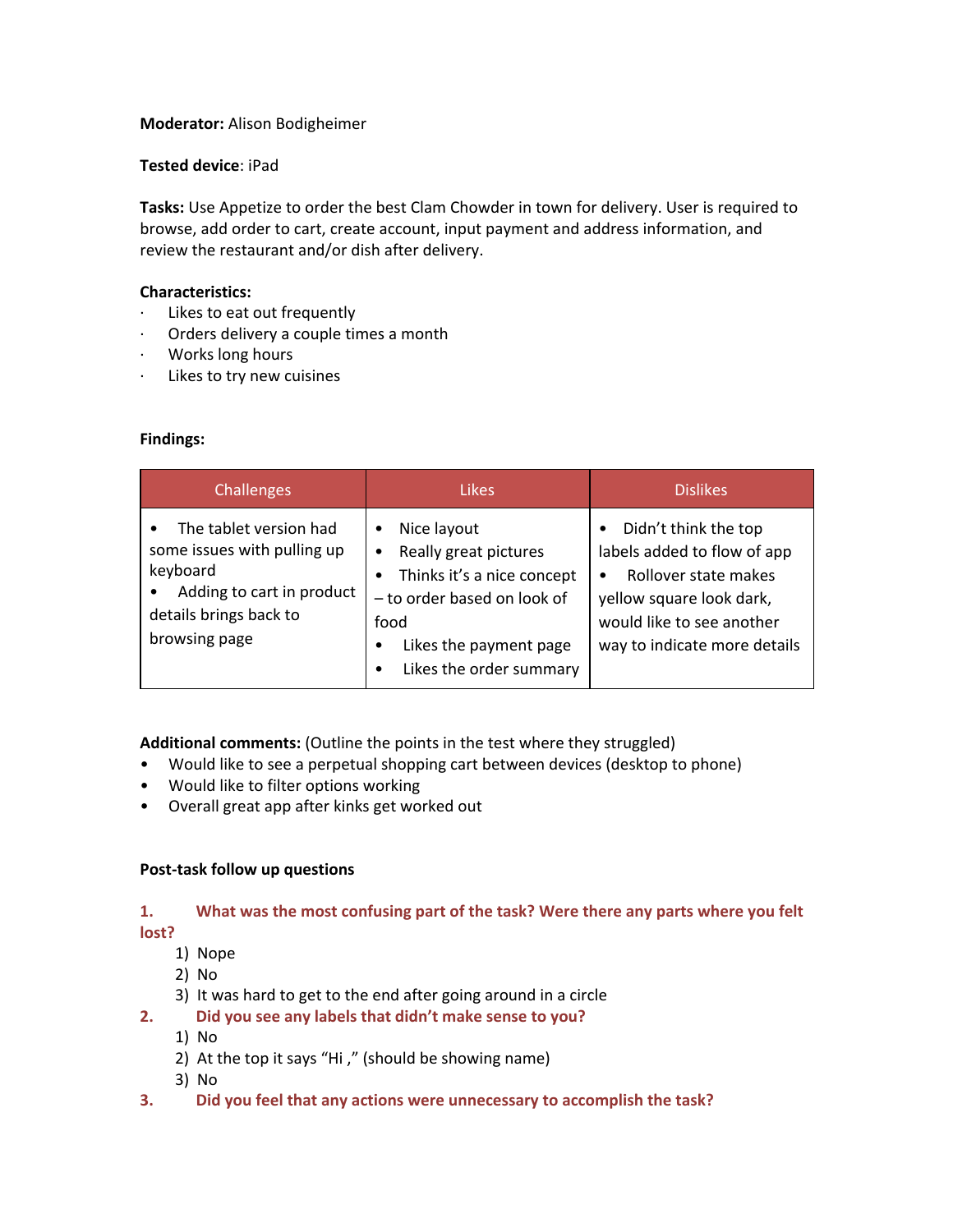- 1) No
- 2) Adding to cart again
- 3) No
- **4. Were there any parts of the task that you enjoyed in particular?**
	- 1) Overall likes App
	- 2) That is pretty simple and easy to use.
	- 3) Submit button was not working properly
- **5. Were there any steps that you found to be taxing or annoying?**
	- 1) Keyboard coming up on tablet
	- 2) No
	- 3) No

### **Post‐test follow up questions**

### **1. What did you think of the App?**

Nice app, would like to see it fully programmed

**2. What feature did you like best in Appetize?**

The images and personalization options

**3. What did you like least about it?**

The parts that didn't work correctly

**4. If there is anything you would add or remove from the app, what would it be?**

N/A

**5. Would you use Appetize?**

I think so, after the bus are worked out

**6. Would you recommend Appetize to others?** Most Likely

### **Participant #7**

**Test subject: PP07**

**Age:** 24 **Gender:** Female **Occupation:**IT Lab Assistant

**Moderator:** Leena Ansari

**Tested device:** Mobile

**Tasks:** Use Appetize to order the best Clam Chowder in town for delivery. User is required to browse, add order to cart, create account, input payment and address information, and review the restaurant and/or dish after delivery.

### **Characteristics:**

Orders food for delivery often

• Feels like she eats at the same restaurants over and over‐ she wants to see what else is out there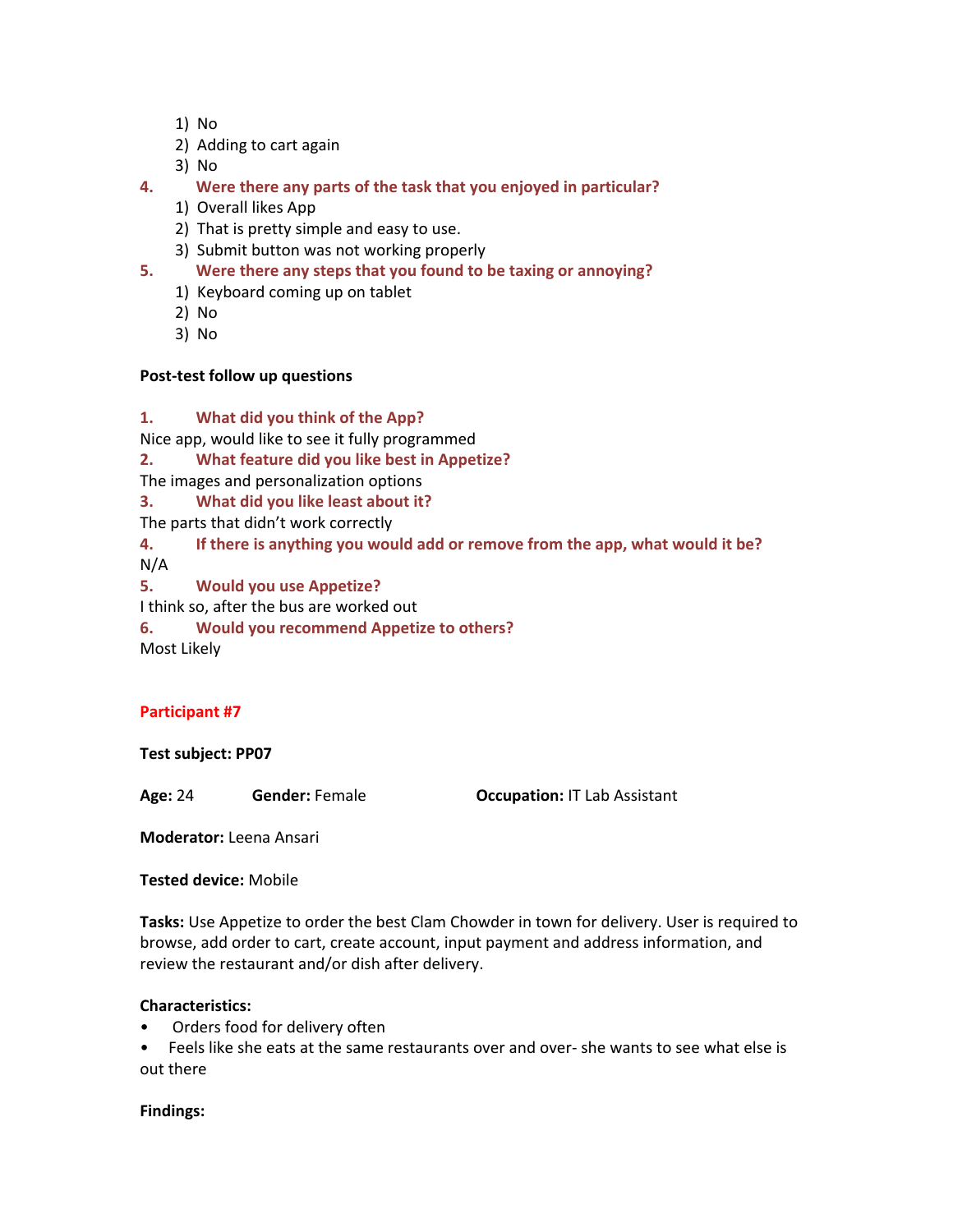| <b>Challenges</b>                                                                                                                                                                                                                                                                                                                                                                                                                                                                                                                                                                                                                                                                                                                                                                   | <b>Likes</b>                                                                                                           | <b>Dislikes</b>                                                                                                                                                                                                                                    |
|-------------------------------------------------------------------------------------------------------------------------------------------------------------------------------------------------------------------------------------------------------------------------------------------------------------------------------------------------------------------------------------------------------------------------------------------------------------------------------------------------------------------------------------------------------------------------------------------------------------------------------------------------------------------------------------------------------------------------------------------------------------------------------------|------------------------------------------------------------------------------------------------------------------------|----------------------------------------------------------------------------------------------------------------------------------------------------------------------------------------------------------------------------------------------------|
| User tried to apply filters<br>٠<br>After adding the dish to the<br>cart from the dish details page<br>and creating an account, the user<br>was taken back to the browse<br>page and thought she needed to<br>add the dish to the cart again.<br>Was confused when she had to<br>create an account again and<br>become frustrated.<br>User could not figure out<br>how to get to the cart once she<br>was taken back to the browse<br>page on the mobile device. Kept<br>clicking on hamburger menu and<br>was frustrated that it didn't work<br>(realized that only the dynamic<br>panel is clickable and will take<br>user to cart)<br>User had trouble filling out<br>textboxes in mobile format<br>User accidentally gave the<br>dish one star and was not able to<br>change it | User liked the<br>photos on the page<br>Enjoyed scrolling<br>through all the photos<br>to see what they looked<br>like | Did not like that she could<br>$\bullet$<br>not access her cart easily-<br>felt that she should be taken<br>to the cart once she adds an<br>item to the cart<br>Felt the interface looked<br>a little plain/dull. Would<br>change up the aesthetic |

### **Additional comments:**

### **Recommendations:**

- Would be cool to just see a grid of pictures, doesn't need the quick facts right there. Would rather just tap it, see all the information, and be able to go back if she wanted to.
- Would like to be lead to a map if she clicks on the restaurant address
- Would like to be able to click on the restaurant name and be taken to their website
- Wanted to be able to see actual filters in front of her for easy clicking access. More likely to click around than actually search.

## **Post‐task follow up questions**

### **1. What was the most confusing part of the task? Were there any parts where you felt lost?**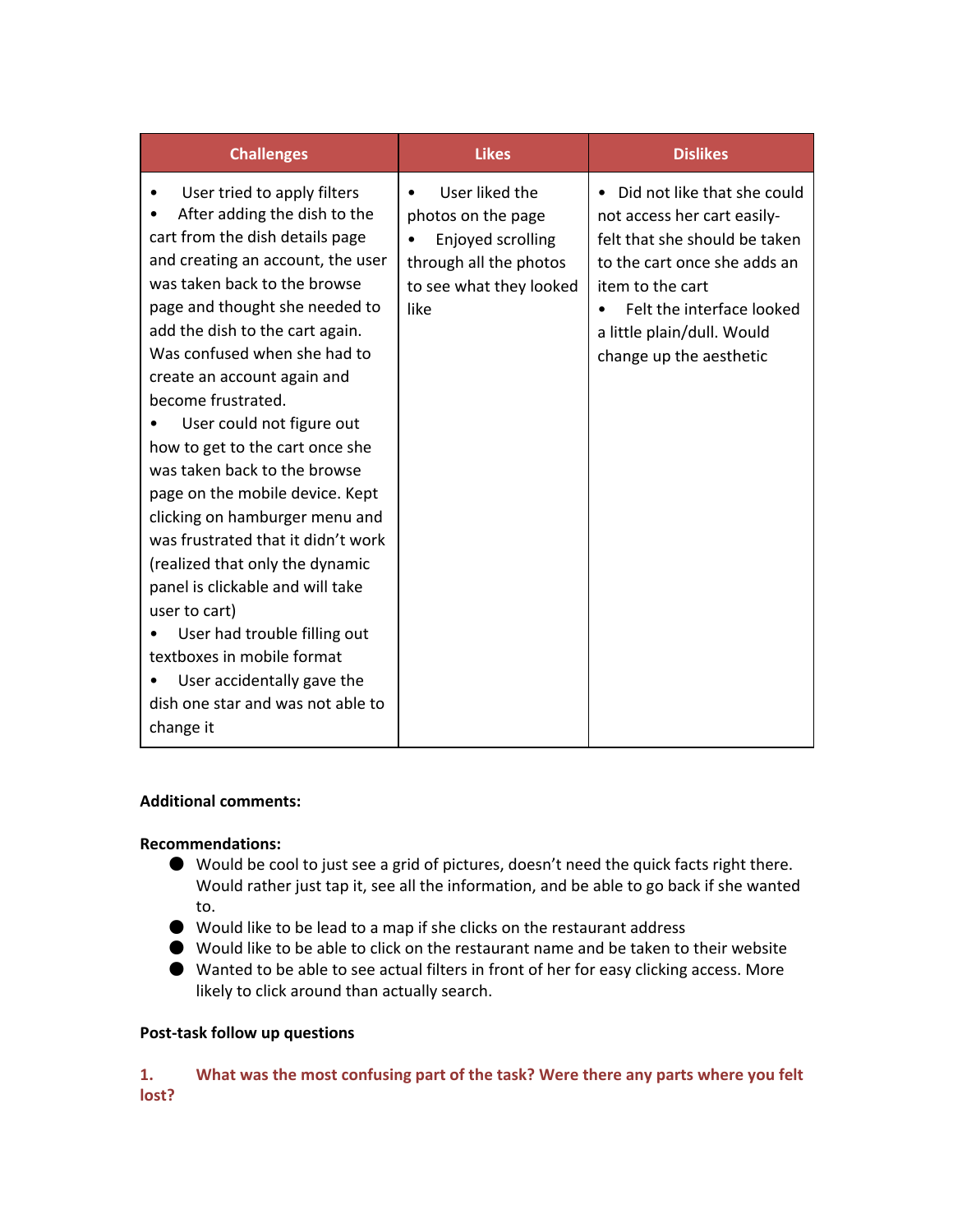1) No, pretty straightforward.

2) Felt very confused about how to proceed to cart. Went in rounds for a while. Would like the hamburger menu to work.

3) No

- **2. Did you see any labels that didn't make sense to you?**
	- 1) No
	- 2) No
	- 3) No
- **3. Did you feel that any actions were unnecessary to accomplish the task?**
	- 1) No
	- 2) No
	- 3) No
- **4. Were there any parts of the task that you enjoyed in particular?**
	- 1) Enjoyed scrolling through different types of dishes
	- 2) No
	- 3) No

**5. Were there any steps that you found to be taxing or annoying?**

- 1) No
- 2) Getting to the cart was annoying
- 3) Wasn't able to change amount of stars in review

### **Post‐test follow up questions**

### **1. What did you think of the App?**

Likes the app. Feels that it's kind of like a yelp or grubhub but for specific dishes rather than restaurants.

### **2. What feature did you like best in Appetize?**

Like being able to go through the browse page and see the different types of food provided **3. What did you like least about it?**

Getting to the cart and that it feels sort of plain

## **4. If there is anything you would add or remove from the app, what would it be?**

Just to be able to click on the restaurant and be lead to their website or click on the restaurant address to see a map of where it is

## **5. Would you use Appetize?**

Yes.

## **6. Would you recommend Appetize to others?**

Right now, not really. But once the aesthetics are more developed, yes.

### **Participant #8**

**Test subject: PP08**

**Age:** 20 **Gender:** Male **Occupation:** Student

**Moderator:** Leena Ansari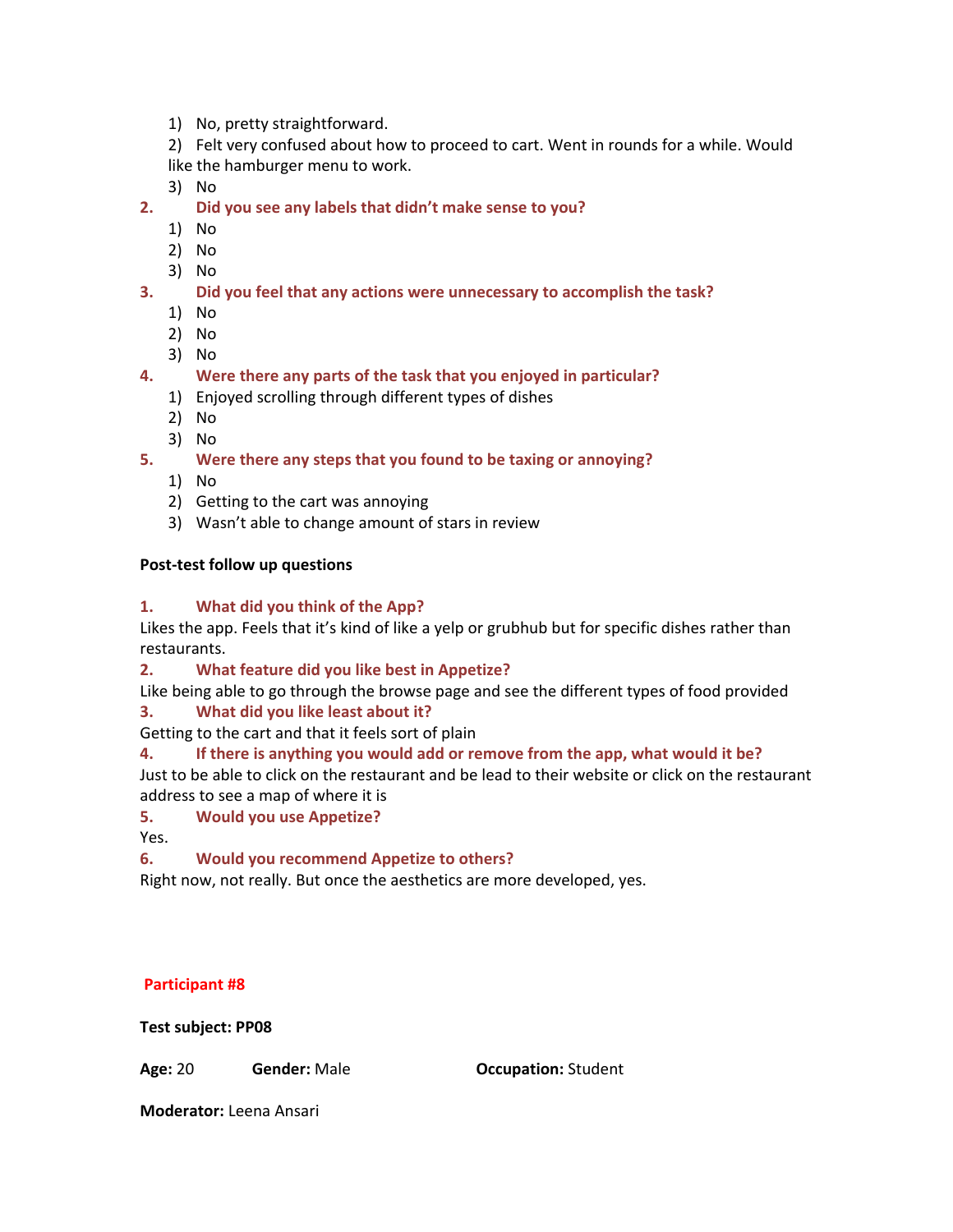### **Tested device:** Mobile

**Tasks:**Use Appetize to order the best Clam Chowder in town for delivery. User is required to browse, add order to cart, create account, input payment and address information, and review the restaurant and/or dish after delivery.

### **Characteristics:**

- Orders food for delivery often
- Looking for quick options for when he doesn't have time to make food at home

### **Findings:**

| <b>Challenges</b>                                                                                                                                                                                                                                                                                                                                                                                                                                                          | <b>Likes</b>                                                                                                                                                          | <b>Dislikes</b>                                                                                                                                                                                                                                                                                                                                                                                        |
|----------------------------------------------------------------------------------------------------------------------------------------------------------------------------------------------------------------------------------------------------------------------------------------------------------------------------------------------------------------------------------------------------------------------------------------------------------------------------|-----------------------------------------------------------------------------------------------------------------------------------------------------------------------|--------------------------------------------------------------------------------------------------------------------------------------------------------------------------------------------------------------------------------------------------------------------------------------------------------------------------------------------------------------------------------------------------------|
| User was very confused<br>to go back to the browse<br>page after adding the dish<br>to the cart. Thought it was a<br>mistake on our part. User<br>was not able to find the<br>checkout page and went<br>from the browse page to<br>adding the dish to the cart<br>to creating an account and<br>then continued to take the<br>same steps in a loop.<br>Wasn't sure if the<br>review page had loaded<br>because he was confused<br>that it was a transparent<br>gray color. | Liked seeing the<br>$\bullet$<br>delivery/pick-up times<br>available.<br>Liked having the option<br>to choose his billing address<br>the same as delivery<br>address. | Did not like that he could<br>see his password when<br>creating his account.<br>Wanted to be able to<br>enter the amount he'd like<br>to tip instead of choosing<br>from certain percentages.<br>Felt the tip should<br>automatically calculate.<br>Felt the editing toolbar<br>on the review page was<br>unnecessary.<br>Feels that the stars on<br>the review page should be<br>yellow and not gray. |

### **Additional comments:**

### **Recommendations:**

- User would like the review page to be all white and not transparent.
- User recommended having the delivery and pick-up times say "estimated" before them.
- User recommended having yellow stars on review page intead of gray.
- User thinks adding the dish to the cart should lead to the checkout page.

### **Post‐task follow up questions**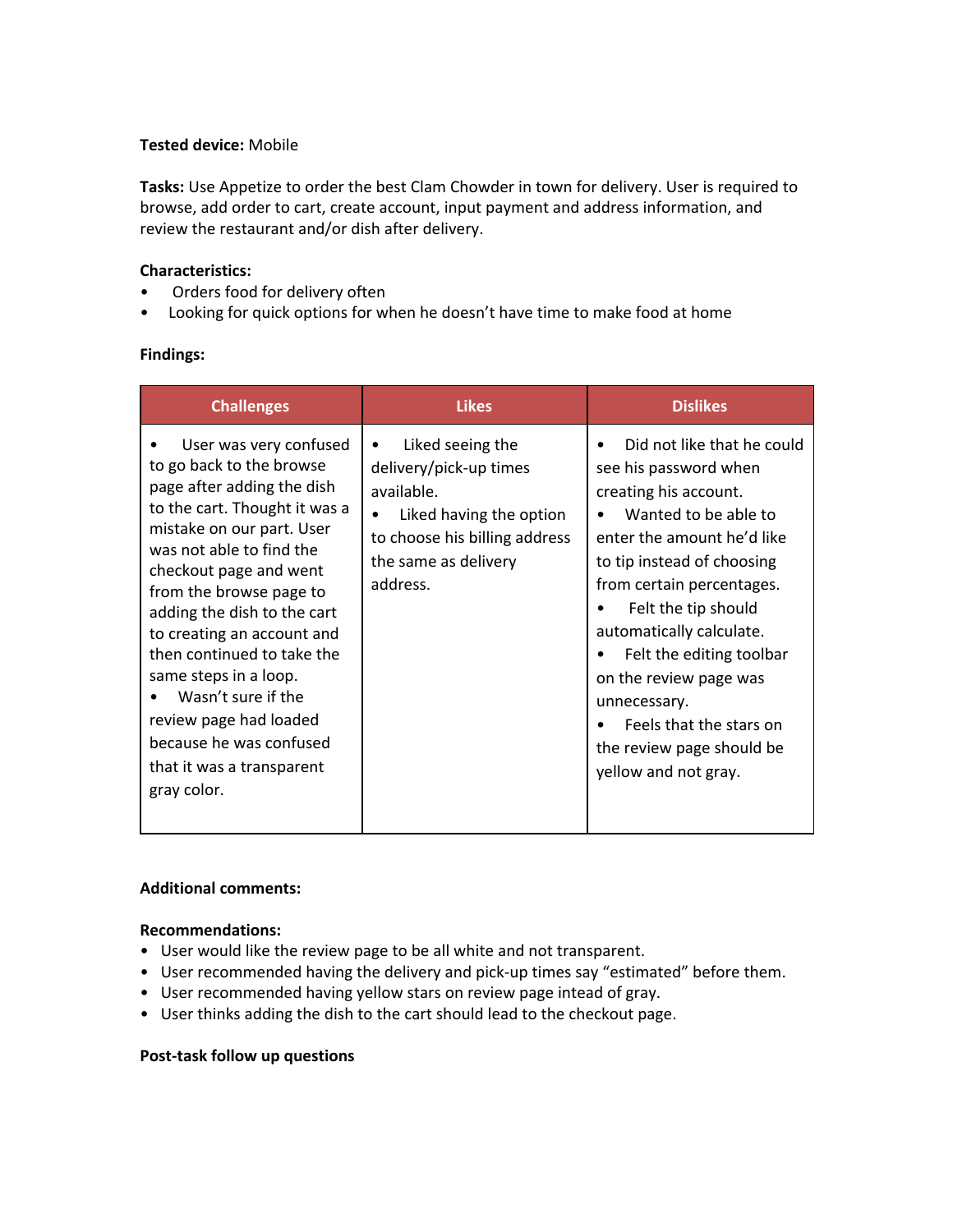### **1. What was the most confusing part of the task? Were there any parts where you felt lost?**

1) No

2) When he made an account, he felt that he should be redirected to the checkout page instead of the home screen. He felt like it was a hassle that he had to create his account again after he just made one.

3) No

- **2. Did you see any labels that didn't make sense to you?**
	- 1) No
	- 2) No
	- 3) No
- **3. Did you feel that any actions were unnecessary to accomplish the task?**
	- 1) No
	- 2) He wants to checkout as a guest; he doesn't want to create an account sometimes.
	- 3) He felt the formatting buttons were unnecessary and felt that no one would use them.
- **4. Were there any parts of the task that you enjoyed in particular?**

1) Felt it was nice to see where the dish was from and its ingredients. He liked looking through the pictures, especially to be able to see what to expect when ordering something new.

- 2) No
- 3) No

## **5. Were there any steps that you found to be taxing or annoying?**

1) No

2) Creating an account and being redirected to the homepage was taxing. Especially when he had to go through the process again.

3) Felt the review page was "annoying looking."

## **Post‐test follow up questions**

## **1. What did you think of the App?**

Think it's a pretty cool idea, but feels some kinks need to be worked out. Thinks people would try it out.

# **2. What feature did you like best in Appetize?**

Likes that he can search a dish and know what he's going to order from the picture. Like that he can see what a dish would look like at each restaurant and felt the review system was pretty cool.

## **3. What did you like least about it?**

Creating an account was annoying.

## **4. If there is anything you would add or remove from the app, what would it be?** No

## **5. Would you use Appetize?**

It depends‐ he would probably use it more if he was new to an area or wanted to try something new. He feels that someone who's craving something or already knows exactly what they want wouldn't use it.

## **6. Would you recommend Appetize to others?**

Yes, he would tell his friends to check it out.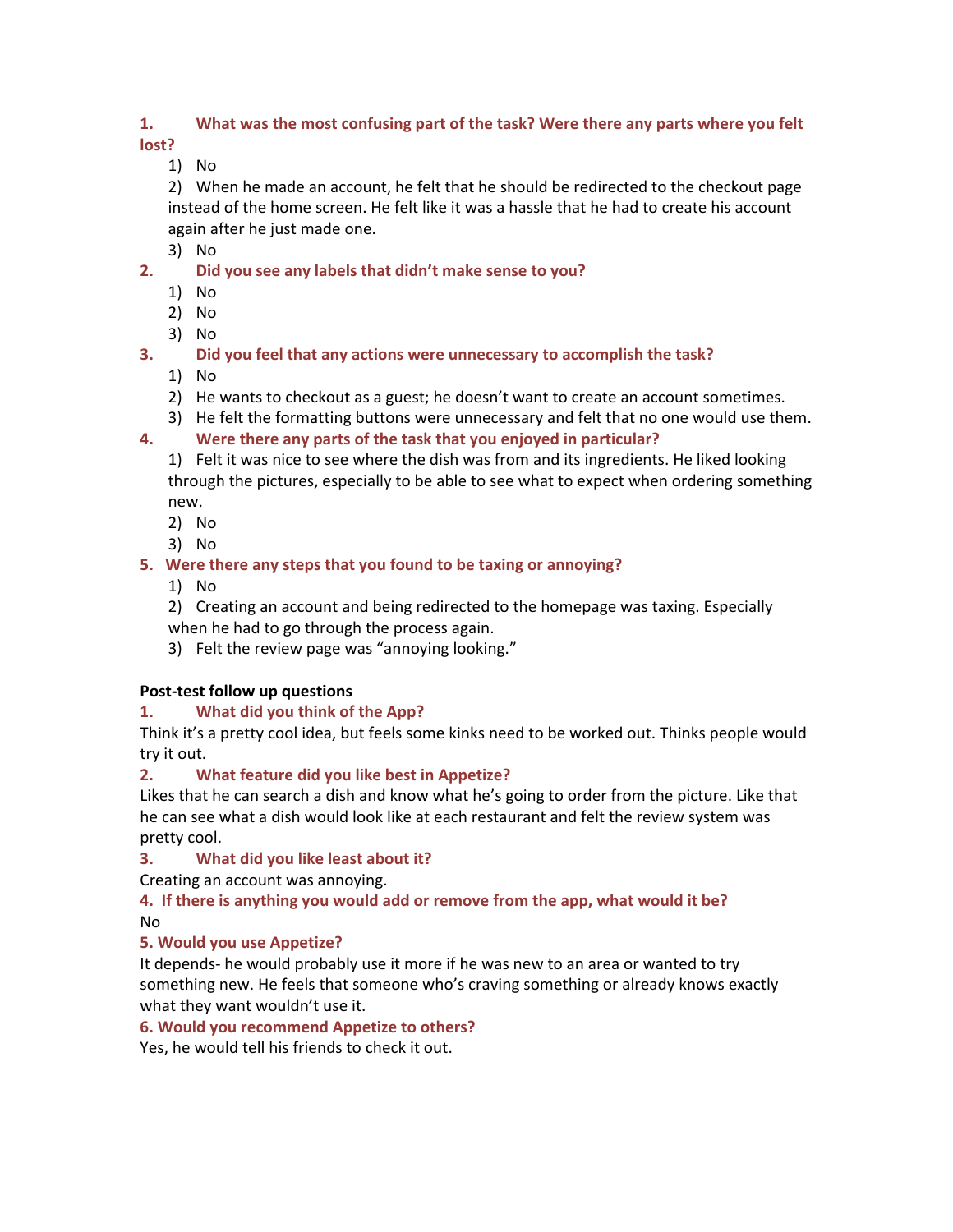### **Participant #9**

**Test subject:** PP09

**Age:** 26 **Gender:** Male **Occupation:**Student

**Moderator:** Leena Ansari

**Tested device:** Mobile

**Tasks:** Use Appetize to order the best Clam Chowder in town for delivery. User is required to browse, add order to cart, create account, input payment and address information, and review the restaurant and/or dish after delivery.

#### **Characteristics:**

- New to his current town
- Would like a way to discover the restaurants in his area

#### **Findings:**

| <b>Challenges</b>                                                                                                                                                                                                                                                                                                                                                                         | <b>Likes</b>                             | <b>Dislikes</b>                                                                                                                        |
|-------------------------------------------------------------------------------------------------------------------------------------------------------------------------------------------------------------------------------------------------------------------------------------------------------------------------------------------------------------------------------------------|------------------------------------------|----------------------------------------------------------------------------------------------------------------------------------------|
| User was confused<br>upon adding dish to cart and<br>going to browse page.<br>Clicked seafood chowder<br>photo again and went into a<br>loop. Expressed frustration.<br>He thought the message<br>that flashed when he<br>created an account was too<br>quick and was confused that<br>the app didn't already know<br>he was signed in.<br>User couldn't tell if<br>review was submitted. | Liked the photos in<br>٠<br>application. | Felt it was weird that he<br>٠<br>could see his password<br>when he entered it.<br>Was annoyed at having<br>٠<br>to create an account. |

#### **Additional comments:**

#### **Recommendations:**

• User recommended a confirmation page upon submitting the review.

### **Post‐task follow up questions**

**1. What was the most confusing part of the task? Were there any parts where you felt lost?**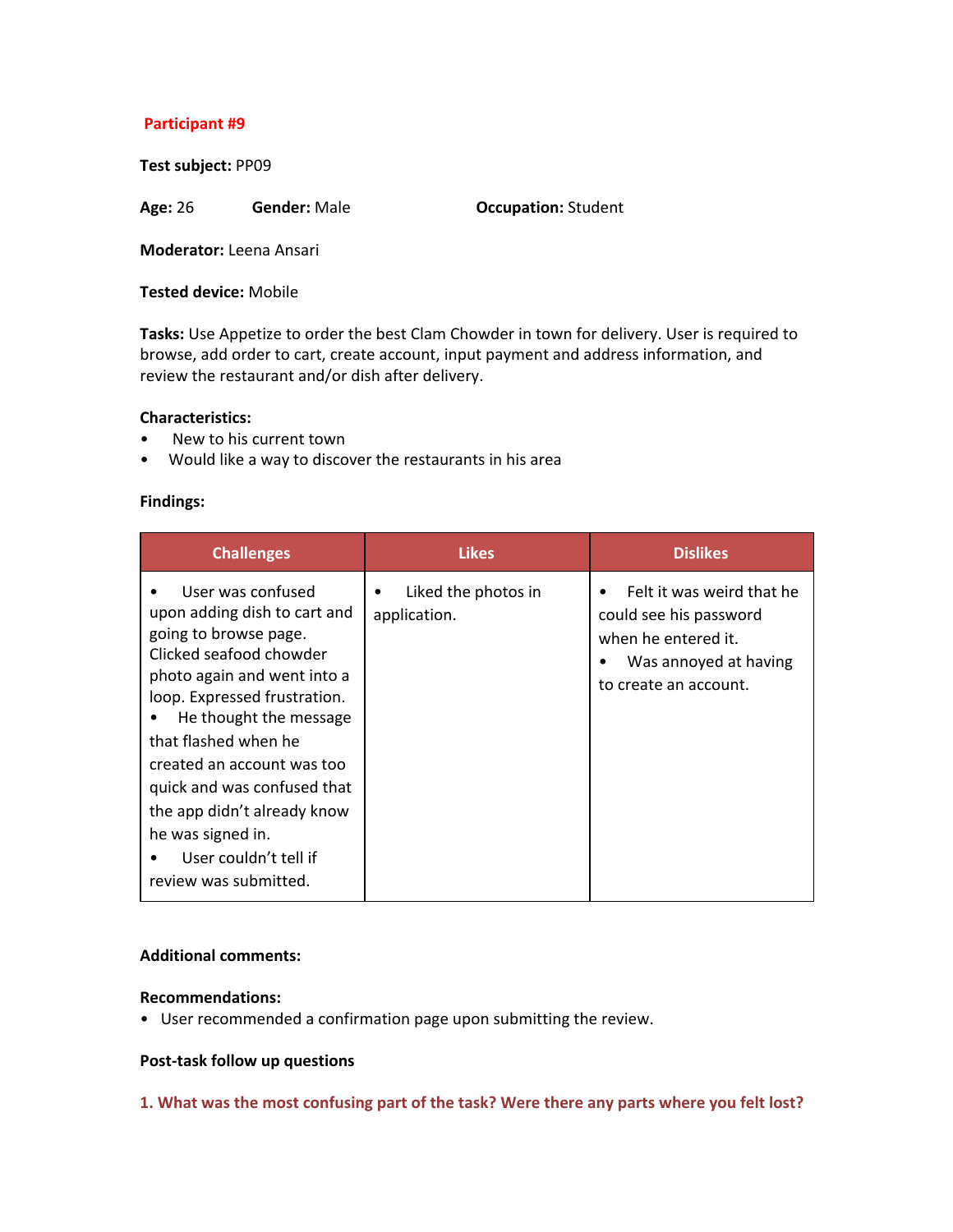1) No

2) When he fell into the loop after signing in, he felt it was confusing. He felt the flashed message was too quick.

3) Was confused when he submitted the review and didn't know if it went through or not.

#### **2. Did you see any labels that didn't make sense to you?**

- 1) No
- 2) No
- 3) No

#### **3. Did you feel that any actions were unnecessary to accomplish the task?**

1) Entering location might have been unnecessary since it sometimes shows automatically.

- 2) Creating an account was tedious, but not exactly unnecessary.
- 3) No

#### **4. Were there any parts of the task that you enjoyed in particular?**

- 1) No, felt pretty neutral throughout task.
- 2) Colored buttons were neat to see
- 3) No, felt neutral through task

#### **5. Were there any steps that you found to be taxing or annoying?**

1) Might have been annoying to search for seafood chowder if it hadn't been the first option.

2) Entering all the account and address information was annoying.

3) Feels the subject area for the review page was unnecessary‐ he doesn't need to add a title.

#### **Post‐test follow up questions**

#### **1. What did you think of the App?**

He likes it and thinks it feels similar to yelp. Mentioned that it seemed similar in functionality and felt pretty neutral about the whole experience.

#### **2. What feature did you like best in Appetize?**

Liked not having to sign in with Facebook and all the pictures on the browse page. Though the design was simple and clean.

#### **3. What did you like least about it?**

Entering all the information and registering.

#### **4. If there is anything you would add or remove from the app, what would it be?**

Would add more search criteria.

#### **5. Would you use Appetize?**

No, feels that yelp is stronger.

#### **6. Would you recommend Appetize to others?**

No, thinks that yelp is better.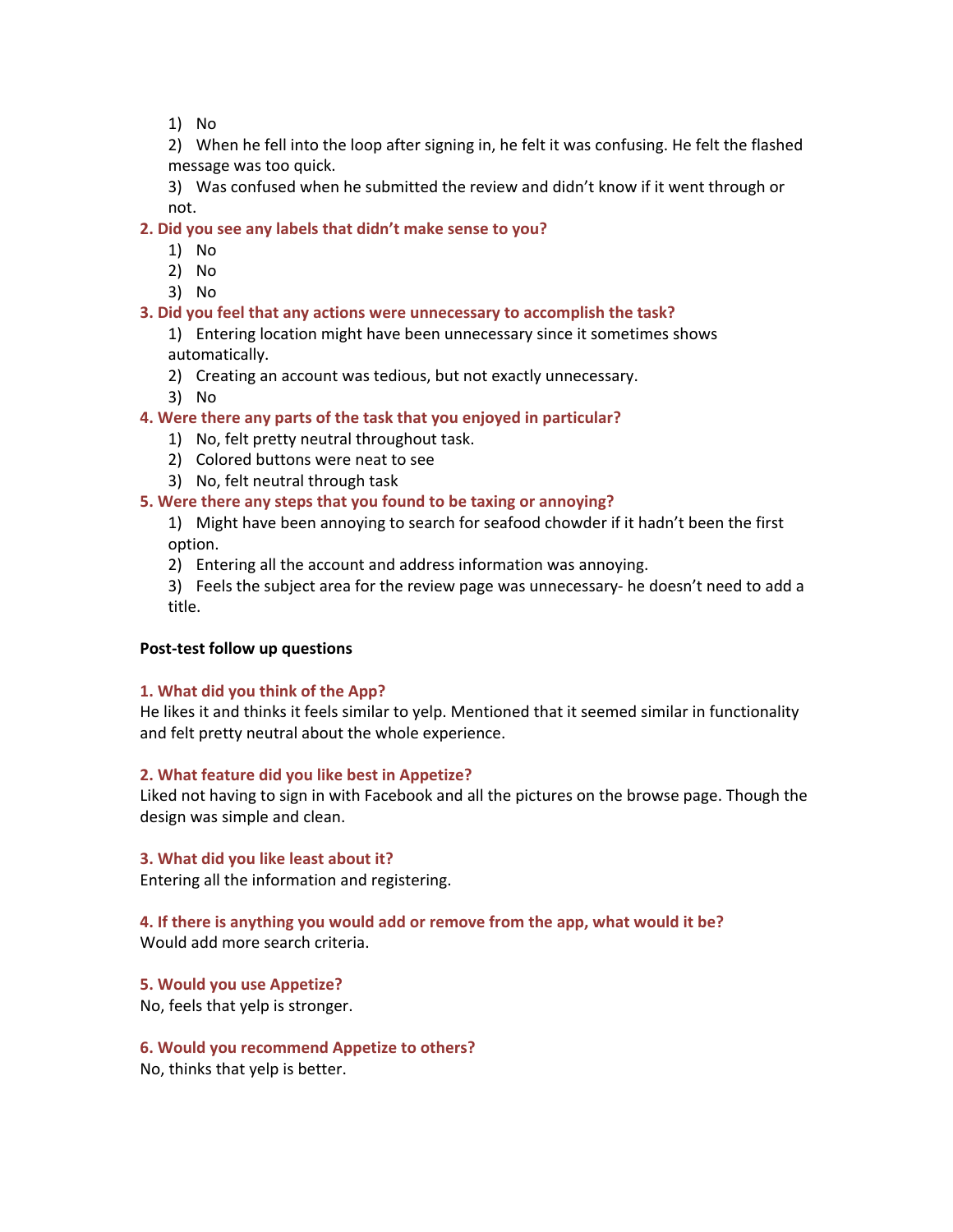### **Participant #10**

**Test subject:**Gary

**Age:**26**Gender:**Male **Occupation:**Student

**Moderator:**Andrew Hahn

**Tested device**: Desktop

### **Findings:**

| <b>Challenges</b>                                                                                                                                                                              | <b>Likes</b>                                                                                | <b>Dislikes</b>                                                                                                                                                                                                                                             |
|------------------------------------------------------------------------------------------------------------------------------------------------------------------------------------------------|---------------------------------------------------------------------------------------------|-------------------------------------------------------------------------------------------------------------------------------------------------------------------------------------------------------------------------------------------------------------|
| Gary saw the<br>message in green<br>(about checking out)<br>then first looked for<br>a way to checkout.<br>Since he couldn't find<br>the label he<br>proceeded to click on<br>the Cart button. | I like the colors.<br>I like the high quality<br>photos.<br>Reading reviews are<br>helpful. | I don't like the orange on<br>'Add to cart' button but<br>that's my personal<br>opinion.<br>While typing credit card<br>information, he wished<br>the input field would<br>move automatically to the<br>next box as he typed in<br>the credit card numbers. |

### **Post‐tasks follow up questions**

- **1. What was the most confusing part of the task? Were there any parts where you felt lost?**
	- Nothing out of ordinary
	- Why is there a 'Write a Review' on Food Detail page?
	- What kind of food is paired together? would like to see that inform from food detail page
- **2. Did you see any labels that didn't make sense to you?**
	- NA
- **3. Did you feel that any actions were unnecessary to accomplish the task?**
	- Some services don't require membership
	- Wouldn't have signed with Facebook
- **4. Were there any parts of the task that you enjoyed in particular?**
	- Enjoyed looking at pictures of food
	- Enjoyed reading reviews (more diverse reviews might help, instead of all 5 star reviews)
- **5. Were there any steps that you found to be taxing or annoying?**
	- $\bullet$  NA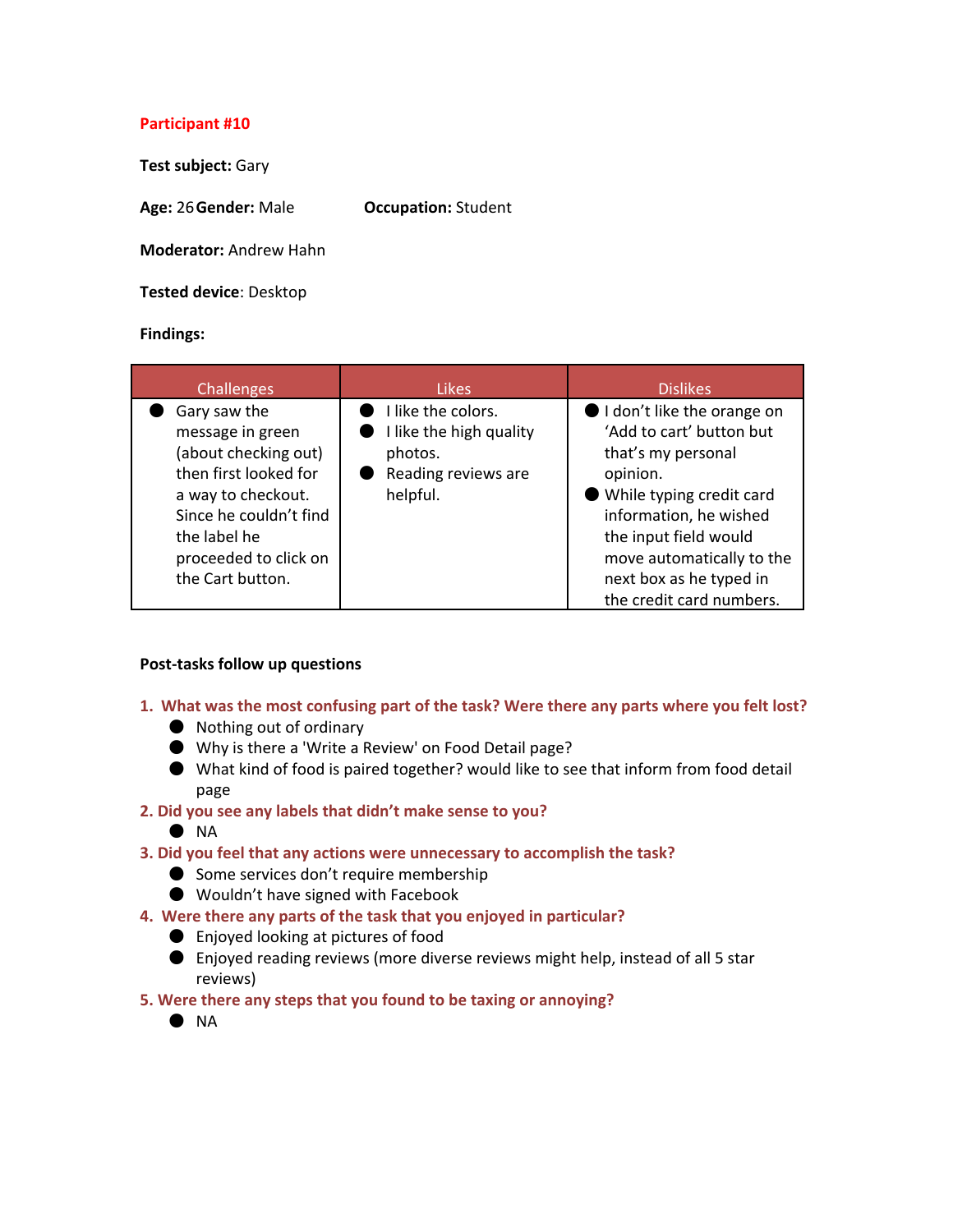#### **Post‐test follow up questions**

- **1. What did you think of the App?**
	- It's good
- **2. What feature did you like best in Appetize?**
	- Add to cart overlay on picture is cool
- **3. What did you like least about it?**
	- Want to learn more about Appetize
- **4. If there is anything you would add or remove from the app, what would it be?**
	- $\bullet$  N/A
- **5. Would you use Appetize?**
	- Yes, but it wasn't obvious at first what Appetize exactly is
	- Images grabs Gary's attention right away from the start
	- Would be nice to learn more about restaurants that serve the dish
- **6. Would you recommend Appetize to others?**
	- Yes

### **Participant #11**

**Test subject:** Sunny

**Age:**25 **Gender:**Female **Occupation:**Retail

**Moderator:**Andrew Hahn

**Tested device**: Tablet

| Challenges                                                                                                                                                                                                                                                                                                        | <b>Likes</b>                                                     | <b>Dislikes</b>                                                                                                                                                                                                                                                                                                                                    |
|-------------------------------------------------------------------------------------------------------------------------------------------------------------------------------------------------------------------------------------------------------------------------------------------------------------------|------------------------------------------------------------------|----------------------------------------------------------------------------------------------------------------------------------------------------------------------------------------------------------------------------------------------------------------------------------------------------------------------------------------------------|
| If there were more<br>photos of Chowder,<br>than I would pick the<br>one from the<br>restaurant that I<br>already know.<br>If I don't recognize<br>any of the restaurants<br>than I would base my<br>selection on the<br>number of reviews,<br>how many stars it has,<br>and how good the<br>food looks in photo. | I really like the<br>high-quality photos.<br>They're appetizing. | ● Even though there are 46<br>reviews I only see 2<br>What if I want to order<br>more food from Bar<br>Crudo?<br>How much is it? I don't<br>see the price. I<br>remember seeing it from<br>Home page but not here<br>(Food Detail).<br>$\bullet$ I'm back to homepage<br>after I create an account?<br>I guess I'll click on Cart to<br>check out. |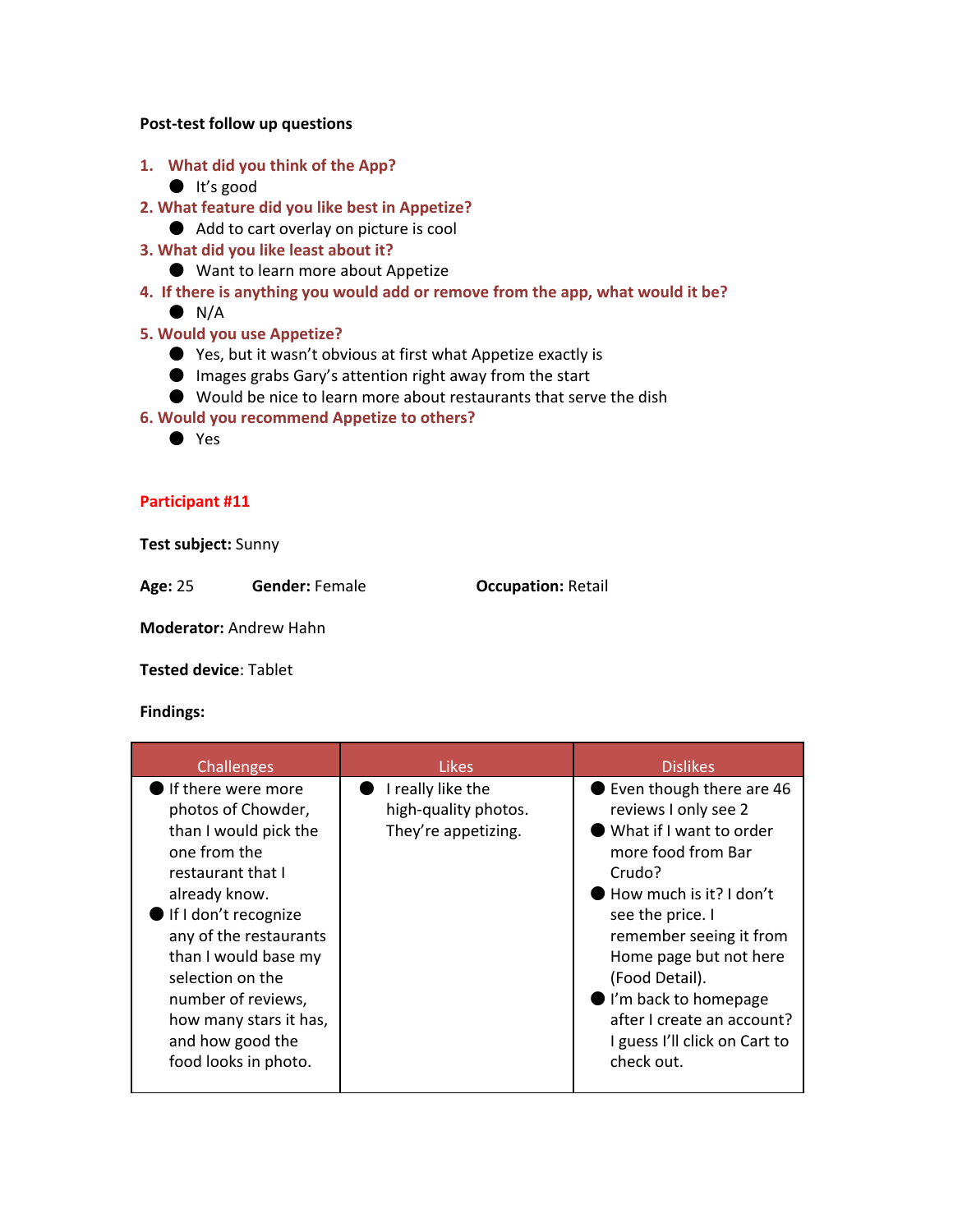| ● Why is there a Delivery |
|---------------------------|
| Fee even before I select  |
| Pick-up or Delivery?      |
| I would like to see how   |
| much I just paid for the  |
| food (on Order            |
| Summary).                 |

### **Post‐tasks follow up questions**

- **1. What was the most confusing part of the task? Were there any parts where you felt lost?**
	- Not lost but I often had to look for the info (like price)
	- When I created my account, I was back at homepage, I wanted to be at the Cart page.
- **2. Did you see any labels that didn't make sense to you?**
	- NA
- **3. Did you feel that any actions were unnecessary to accomplish the task?**
	- Having to go back to Cart after account creation
	- Credit card boxes were annoying to jump to
- **4. Were there any parts of the task that you enjoyed in particular?**
	- No
- **5. Were there any steps that you found to be taxing or annoying?**
	- Visa card page

### **Post‐test follow up questions**

- **1. What did you think of the App?**
	- $\bullet$  It's okay.
	- If I were to use it, I would want to see what else food the restaurant has.
- **2. What feature did you like best in Appetize?**
	- The photos
	- Because they were good quality and made me want to eat them.
- **3. What did you like least about it?**

### NA

- **4. If there is anything you would add or remove from the app, what would it be?** I would like to see the number of reviews from Quick Facts
- **5. Would you use Appetize?**

Maybe.

**6. Would you recommend Appetize to others?**

Yes.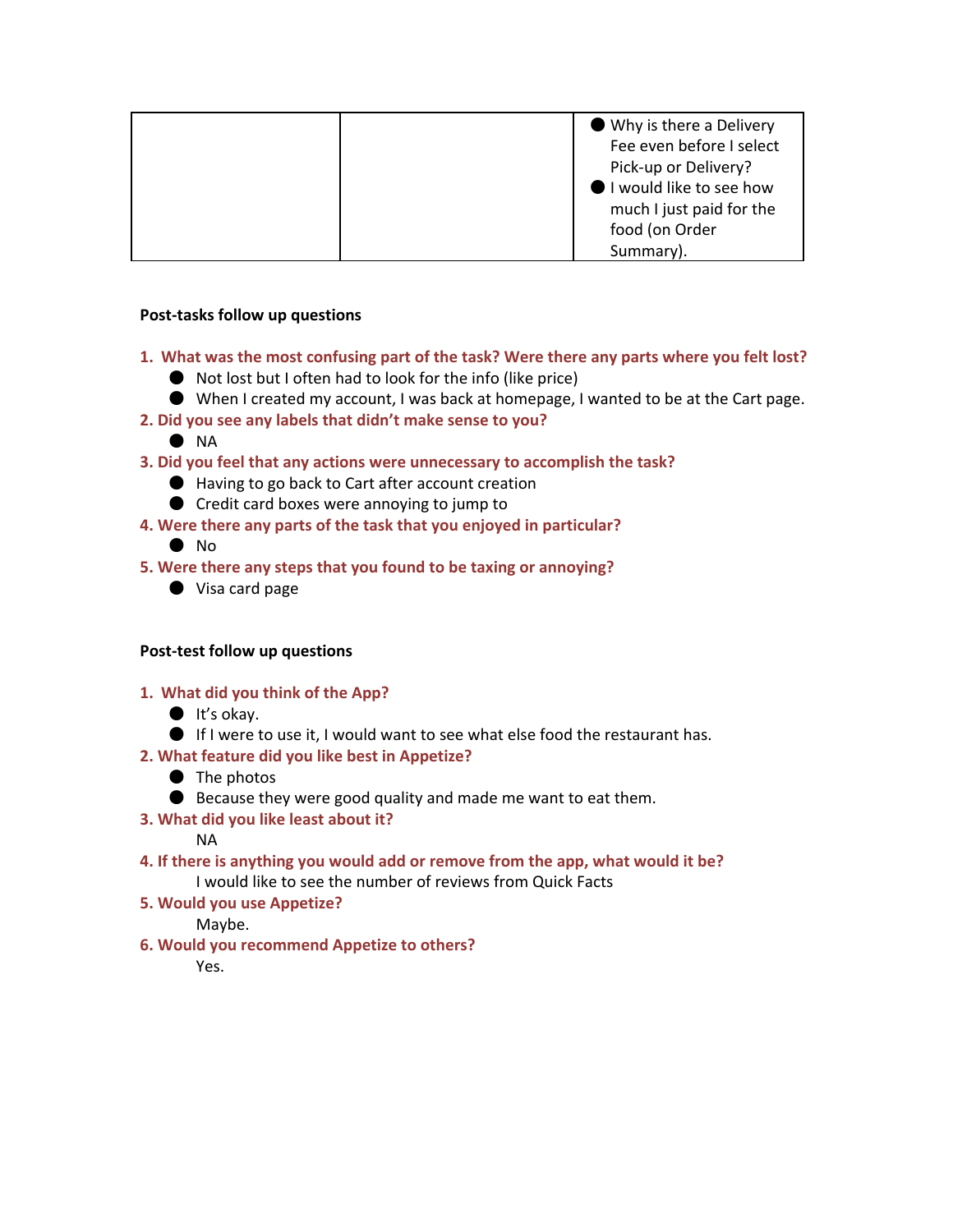### **Participant #12**

**Test subject: Conner** 

**Age:**21**Gender:**Male **Occupation:**Student

**Moderator:**Andrew Hahn

**Tested device**: Mobile

#### **Findings:**

| <b>Challenges</b>                                                                                                                                                                   | <b>Likes</b>                   | <b>Dislikes</b>                                                            |
|-------------------------------------------------------------------------------------------------------------------------------------------------------------------------------------|--------------------------------|----------------------------------------------------------------------------|
| The homepage and<br>results page is not<br>displaying in full<br>screen.<br>$\bullet$ I can't get to the cart<br>page.<br>$\bullet$ I can't click on the<br>stars to rate the dish. | Really good quality<br>images. | I can't read the reviews.<br>I don't see the price on<br>Food Detail page. |

#### **Post‐tasks follow questions**

- **1. What was the most confusing part of the task? Were there any parts where you felt lost?**
	- Everything's pretty straightforward but I didn't like how the layout was messed up.
	- I also couldn't get to the cart page.
- **2. Did you see any labels that didn't make sense to you?**

#### NA

- **3. Did you feel that any actions were unnecessary to accomplish the task?** Having to go back to Cart after account creation
- **4. Were there any parts of the task that you enjoyed in particular?** No
- **5. Were there any steps that you found to be taxing or annoying?** Having to make an account.

#### **Post‐test follow up questions**

**1. What did you think of the App?** It's okay.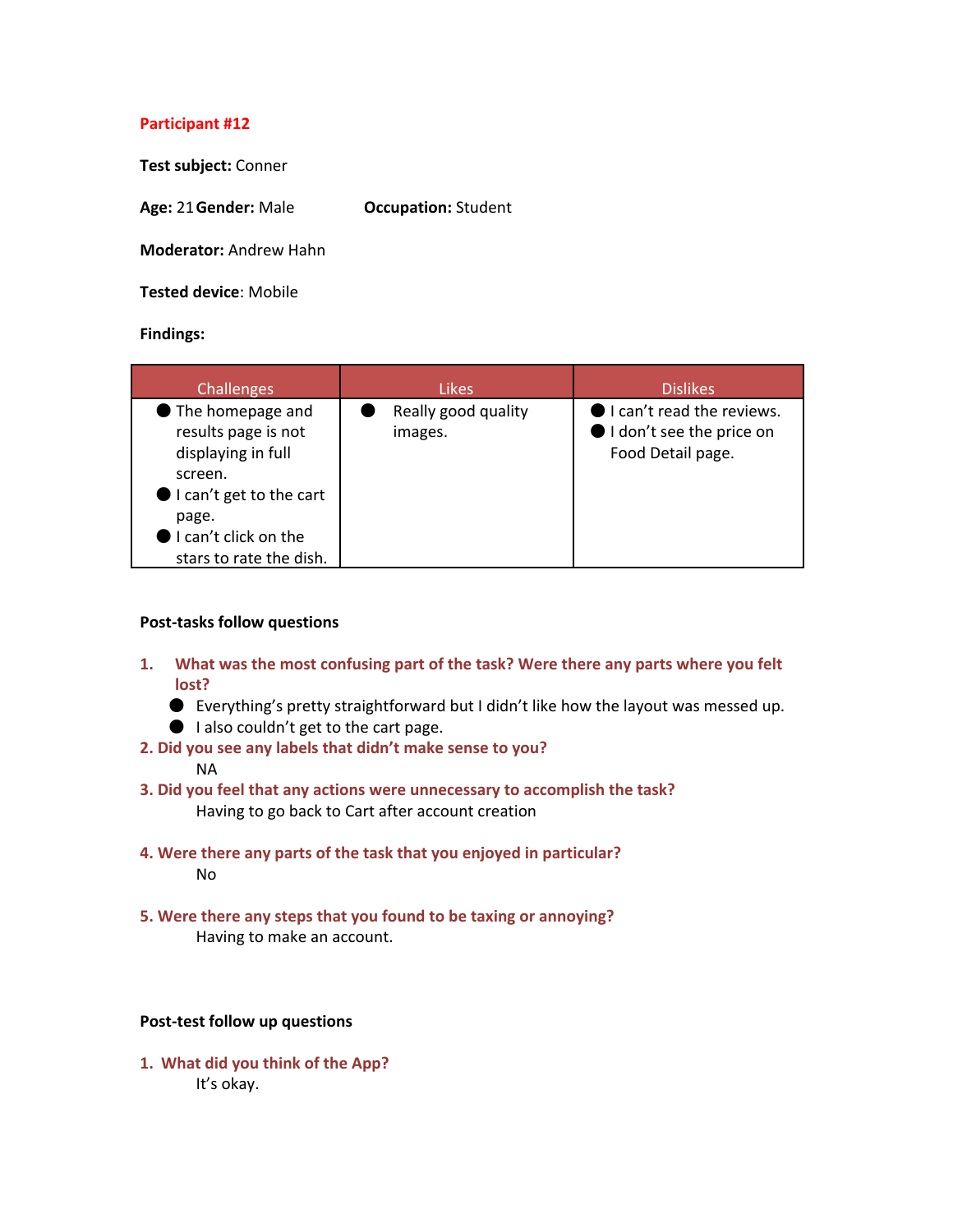**2. What feature did you like best in Appetize?**

The photos

- **3. What did you like least about it?** N/A
- **4. If there is anything you would add or remove from the app, what would it be?** N/A
- **5. Would you use Appetize?**

Maybe.

**6. Would you recommend Appetize to others?** Yes.

# **Test Results & Analysis**

The most prevalent issue that came up across our users was being lead back to the browse page after adding a dish to the cart. Most users expressed that they should land on the cart page once they hit "Add to cart". On the mobile and tablet devices, our users had a difficult time entering information in text fields (but this may be a software limitation). Lastly, on desktop, users had the most trouble with finding the "refresh" button at the bottom of the screen and not having a label to the tip options.

Below are other findings pertaining to specific devices and across all three devices.

# **General Flaws**

- Users expected to see the cart page after creating an account.  $-$  AB, LA, VM, AH
- Users want a background color added to the review page dynamic panel. LA, VM
- Users expected to see all the reviews available and not just 2 reviews. AB, VM, AH
- Users want a price of dish on the detail page added. VM, LA, AH
- Users want to be able to see more food items from the same restaurant. AH
- Users did not like that there is a delivery fee even before they select a Pick-up or Delivery Page. VM, AH
- Users want to get an email or text message with their receipt and updates. VM, AH
- User want to the price paid for order on the Order Summary page.
- Users want the visibility time of the green activation successful bar extended. AB, LA
- User couldn't tell if Review page was loaded. LA
- User felt subject line for Review page was unnecessary. LA, VM
- Users want an "add a profile picture" on the create page. (maybe)
- Users want to be able to checkout as guest. AB, LA, AH
- $\bullet$  User wanted another review panel on the review page thanking the user for review submission. LA, AH

## **Specific Device Flaws**

- All: Users do not want to see tip on the checkout page. they would prefer if it properly labeled with and an "other" option after the delivery option is selected.
- Tablet- Users would prefer if the "add to cart" button is moved to the bottom of the dish description with color on detail page. ‐ AB
- Tablet- Users would like to see a "more detail" or "+" link on the homescreen. AB